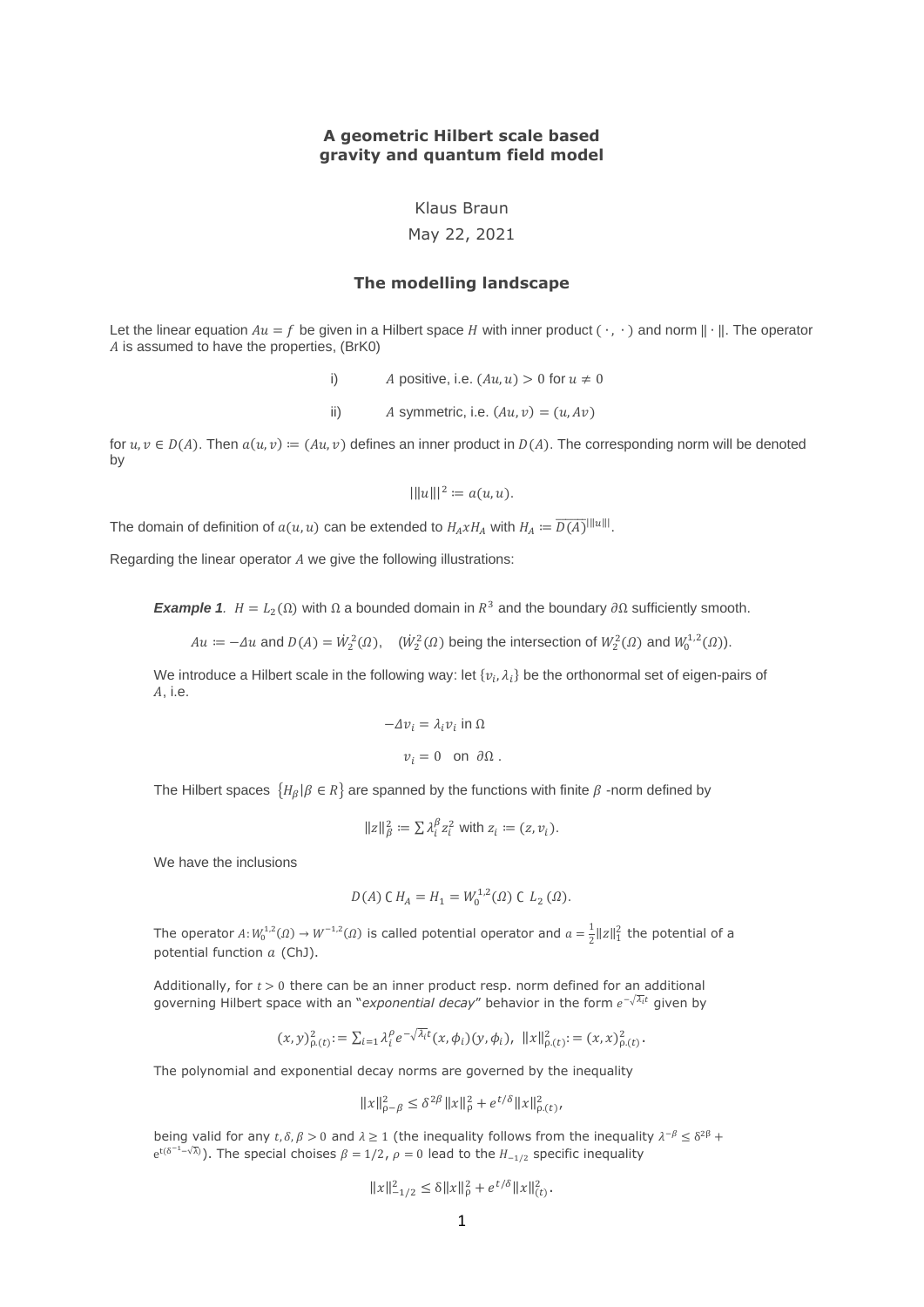**Example 2**.  $H = L_2^{\#}(F)$  with  $\Gamma = S^1(R^2)$ , i.e.  $\Gamma$  is the boundary of the unit sphere. Then  $H$  is the space of  $L_2^{\#}$ -integrable periodic functions in R.

$$
(Au)(x) := \oint k(x - y)u(y)dy
$$
 and  $D(A) = H$ 

with

$$
k(y) := -\ln \left| 2\sin \frac{y}{2} \right|.
$$

With the help of the Fourier coefficients  $v_i$  of a  $2\pi$ -perodic function  $v$  defined by

$$
v_{\nu} := \frac{1}{2\pi} \oint v(x) e^{-ivx} dx
$$

we may introduce for real  $\beta$  the norms

$$
||v||_{\beta}^2 := \sum |v|^{2\beta} v_i^2.
$$

The Hilbert spaces  $H_{\beta} = H_{\beta}((\Gamma))$  are defined similar to example 1. The Fourier coefficients of the convolution  $Au$  are

$$
(Au)_\nu = \frac{1}{2|\nu|} \cdot u_\nu.
$$

This time we have the inclusions  $D(A)$  C  $H_A = H_{-1/2}(\Gamma)$ .

**Example 3.** In the theory of conformal mappings the (circular Hilbert transform) integral operator

$$
v = Au
$$

$$
v(s) := \frac{1}{2\pi} \oint \cot\left(\frac{1}{2}(s-t)u(t)\right)dt
$$

plays a central role. It is skew symmetric in  $L^{\#}_2(0,2\pi)$ . Further A maps the space  $L^{\#}_2(0,2\pi) := L^{\#}_2(0,2\pi)/R$ i.e. (mean-value zero  $L_2^{\mu}(0,2\pi)$ -function on  $\Gamma$ ) isometrically onto itself, i.e.  $\|Au\| = \|u\|$ . The Hilbert inverse relations may be written in the form  $A^2 = -I$ .

The Hilbert space, (NaS),

$$
H := \dot{H}_{1/2}^{\#}(S^1)/R
$$

is the subspace of  $L_2^\#(S^1)/R$  comprising real functions of mean-value zero on  $S^1$  which have a halforder derivative also in  $L^{\#}_2(S^1)$ . The Hilbert space  $H$  is isometric to the sequences space

$$
l_2^{1/2}
$$
 := {complex sequences u =  $u_1, u_2, u_3, ... | \sqrt{n} u_n \in l_2$  }.

The interconnection of the symplectic form

$$
S(u,v) \coloneqq \tfrac{1}{2\pi} \oint u dv
$$

between the inner product on  $H$  and the Hilbert transform operator  $A$  is given by

$$
S(u, Av) = (u, v)_{1/2}
$$
 for all  $u, v \in H$ .

We note the relations to Plemelj's extension of the Green formulae, (PlJ). The extended formulae are accompanied by an extended Dirichlet integral  $(\nabla u, \nabla v)_0 \cong (u, v)_1 \to (u, v)_{1/2}$ , and a related new physical notion of a "mass element" and a "flux through a surface" avoiding the mathematical concept of the normal derivative.

We further mention the relationship to the 2-parameter wavelets (\*), which can be interpreted as the appropriate extension of Fourier waves (which govern the "Dirichlet" inner product related Hilbert space  $H_1$ ) governing the  $H_1^{\perp}$  closed sub-space of  $H_{1/2}$ .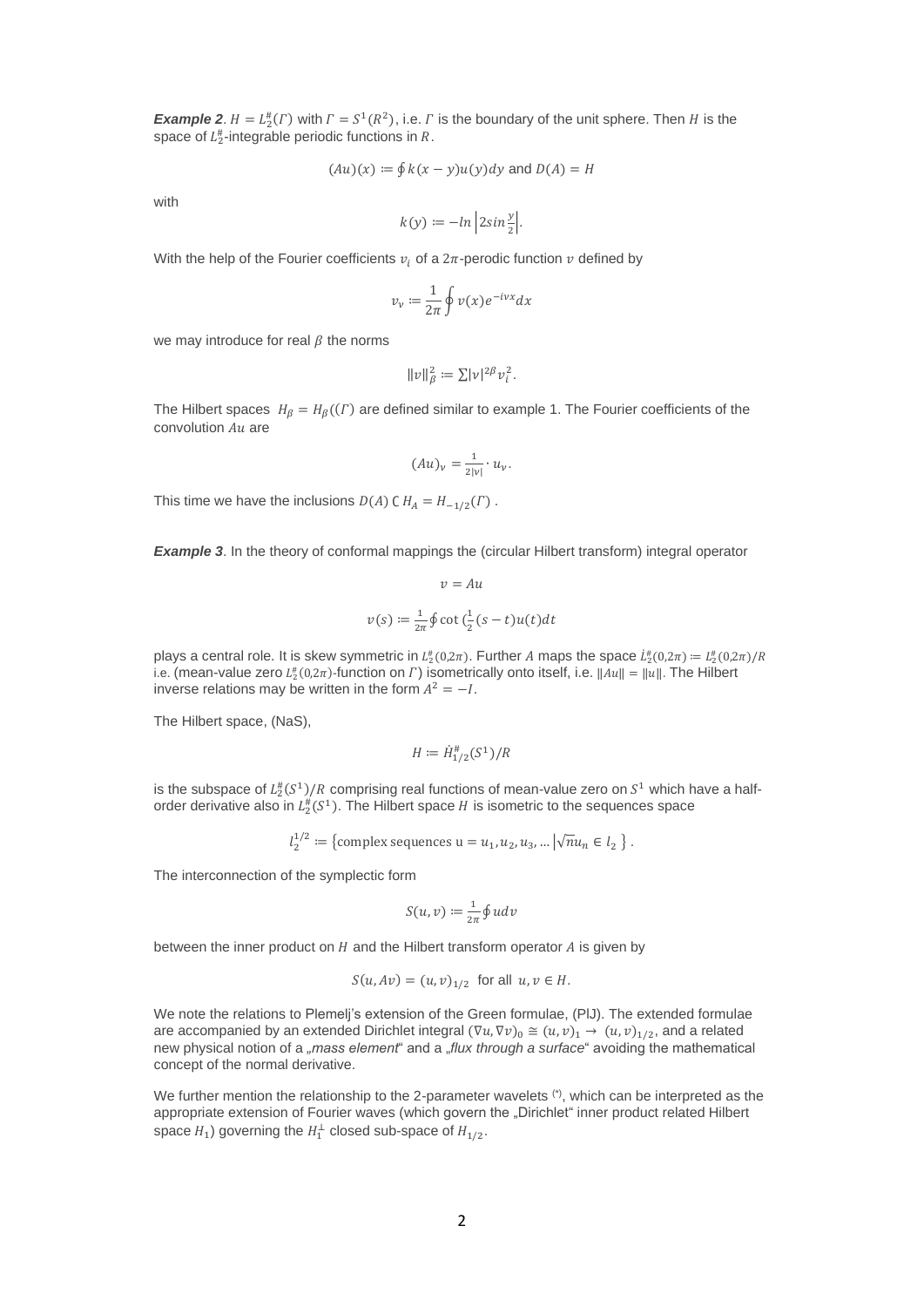**Example 4.** Seeking the solution of the Neumann boundary value problem

$$
\Delta u = 0 \text{ in } R^3 - \Omega
$$

$$
\frac{\partial u}{\partial n} = f \text{ on } S := \partial \Omega.
$$

leads to the Prandtl operator, (LiI),

$$
(\Pi v)(x) := \frac{1}{4\pi} \oint_{\partial\Omega} v(y) \frac{\cos \phi_{xy}}{|x - y|^2} dS_y = f(x).
$$

The Prandtl operator  $\Pi : H_r \to H_{r-1}$  is

- i) is bounded for  $0 \le r \le 1$
- ii) is Noetherian for  $0 < r < 1$ .

The solution function of the Neumann problem is represented as double layer potential

$$
u(x) := \frac{1}{4\pi} \oint_{\partial \Omega} v(y) \frac{\cos \phi_{xy}}{|x - y|^2} dS_y
$$

and the exterior Neumann problem admits one and only one generalized solution for  $\frac{1}{2} \leq r < 1$ .

**Example 5.** Let P denotes the orthogonal projection operator of  $(L_2(\Omega))^3$  (PDO of degree zero) onto the divergence free vector field  $H_{\omega}$  consisting of all solenoidal vector functions  $u$ , i.e. P denotes the orthogonal projection operator onto the kernel of the divergence operator.

The Stokes operator A is a selfadjoint (Friedrichs extension) operator in  $H_A := H_{\sigma}$  of the nonnegative symmetric operator

$$
A \coloneqq -P\Delta \text{ in } D(A) \coloneqq H_{\omega} \coloneqq \{ u \in C^2 | \text{div} u = 0, u_{n | \partial \Omega} = 0 \},
$$

and the corresponding Hilbert scale norms are defined by

$$
||u||_{\beta} := ||A^{\beta/2}u||.
$$

Putting  $B(u)$ : =  $P(u, \nabla u)$  and assuming  $Pu_0 = u_0$  the initial-boundary NSE equations can be representated by

with

$$
\frac{du}{dt} + Au + Bu = Pf, u(0) = u_0
$$
  

$$
Au = Pf \text{ in } H_0.
$$

As  $u$  is divergence free and  $u \cdot v$  identically vanishes on  $\partial \Omega$  one gets

$$
b(u, v, w) := ((u, \nabla)v, w) = \iint_{\Omega} (u, \nabla)v \cdot w dx = -b(u, w, v)
$$

and especially  $b(u, v, v) = 0$ .

(\*) Wavelets in a nutshell (from "A really friedly guide to wavelets")

*"The problem here is that cutting the signal corresponds to a convolution between the signal and the cutting window. Since convolution in the time domain is identical to multiplication in the frequency domain and since the Fourier transform of a Dirac pulse contains all*  possible frequencies the frequency components of the signal will be smeared out all over the frequency axis. In fact this situation is the *opposite of the standard Fourier transform since we now have time resolution but no frequency resolution whatsoever.* 

In signal processing terms Heisenberg's uncertainty principle, states that it is impossible to know the exact frequency and the exact time *of occurrence of this frequency in a signal. In other words, a signal can simply not be represented as a point in the time-frequency space. The uncertainty principle shows that it is very important how one cuts the signal.*

*In wavelet analysis the use of a fully scalable modulated window solves the signal-cutting problem. The window is shifted along the signal and for*  every position the spectrum is calculated. Then this process is repeated many times with a slightly shorter (or longer) window for every new cycle. *In the end the result will be a collection of time-frequency representations of the signal, all with different resolutions."*

We note that wavelets must have a bandpass like spectrum and that the main function of a bandpass filter in a transmitter is to limit the bandwidth of the output signal to the band allocated for the transmission.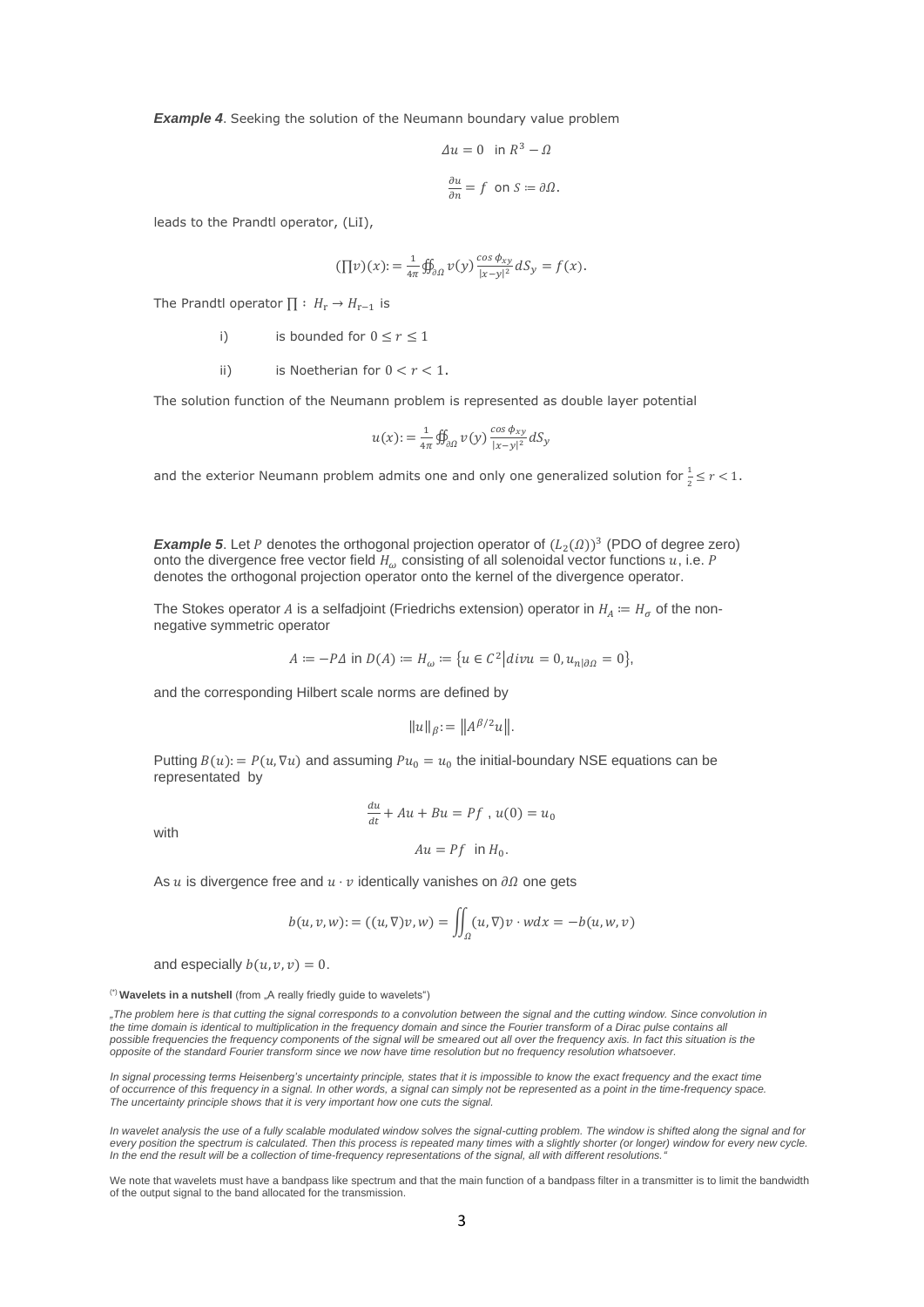Classical mechanics is concerned with two systems,

- 1. particle systems, which describe the positions and velocities of a finite number of particles
- 2. field systems, which are described by one or multiple functions defined in the whole space, providing the force of the field at each point of the space.

For systems 1 the equations of motion are Ordinary Differential Equations (ODE), while for system 2 the equations of motion are Partial Differential Equations. We note that ODE and only parabolic / hyperbolic PDE are accompanied with the notion of *time*. In case of ODE and parabolic PDE this notion comes along with the concept of oa *"time arrow*", while a hyperbolic PDE comes along with the notion of *"time reversibilty*".

In quantum theory the counterpart of system 1 is the quantum mechanics; the counterpart of system 2 is the quantum field theory. Out of the multiple challenges in this context we recall

#### from (FeE):

"*Dirac's theory of radiation is based on a very simple idea; instead of considering an atom and the radiation field with which it interacts as two distinct systems, he treats them as a single system whose energy is the sum of three terms: one representing the energy of the atom, a second representating the electromagnetic energy of the radiation field, and a small term representing the coupling energy of the atom and the radiation field*."

## from (EiA) p. 52 (translation by the author):

"*However, the laws governing the currents and charges (*in the Maxwell equations*), are unknown to us. We know, that electricity exists within elementary particles (electrons, positive kernels), but we don't understand it from a theoretical perspective. We do not know the energetical factors, which determine the electricity in particles with given size and charge; and all attempts*  failed to complete the theory in this directions. Therefore, if at all we can built on the Maxwell *equations, we know the energy tensor of electromagnetic fields only outside of the particles*".

The essential new element of the proposed quantum field model is the concept of a *"quantum element*". which carries both, kinematical and potential energy, in the following form

$$
|\|x\||_{E}^{2} = |\|x\||_{E_{kin}}^{2} + |\|x\||_{E_{pot}}^{2}.
$$

We mention that in physics the "*potential*" is defined as the ratio of  $\frac{E_{pot}}{c_{coupl}},$  where the coupling constant  $c_{coupl}$ depends from the considered physical problem.

In case two quantum elements have the same kinetimatical energy, but different potential energy, there is a potential energy difference, which interacts with the common kinematical part of the two quantum elements. In the proposed model the Hilbert space  $H_{EP_{kin}}$  of "kinematical quantum elements" ( $\sim$  "fermions") is compactly embedded into the overall Hilbert space of quantum elements  $H_{EP}$ , i.e., mathematically speaking, the cardinality of the space  $H_{EP_{kin}}$  is identical with the cardinality of the rational numbers ( $\aleph$ ), while the cardinality of the overall quantum element Hilbert space is identical with the cardinality of the real numbers (2<sup>x</sup>). This properties enable corresponding discrete and continuous spectra. In case of purely potential quantum elements this corresponds to the concept of wave packes governed by wavelets (DeL), (HoM), while in case of purely kinematical quantum elements this corresponds to the concept of Fourier waves.

The model replaces Dirac's model of the "*charge of a point particle*". Mathematically speaking, it replaces the Dirac "function", which is an element of the Hilbert space  $H_{-\eta/2-\varepsilon}$  (n denotes the space dimension, and  $\varepsilon > 0$ , by "*quantum elements*" of the smaller Hilbert space  $H_{-1/2}$  (independently from the space dimension), where the complementary space  $H_1^{\perp}$  of the split  $H_{1/2} = H_1 \otimes H_1^{\perp}$  is governed by wavelets. For an approximation theory in Hilbert scales we refer to (NiJ), (NiJ1).

Mathematically speaking, the concept of a quantum element in the form  $x = x_{Fermi} + x_{Boson}$ , accompanied with a total average energy  $\|\|x\|\|_E^2=\|\|x_{\mathit{Fermi}}\|\|_{E_{kin}}^2+\|\|x_{\mathit{Boson}}\|\|_{E_{pot}}^2$  requires a decomposition of the concerned Hilbert space H into an orthogonal sum of two spaces  $H^1$  and  $H^2$ . This leads to the theory of indefinite inner product spaces which provides also appropriate definitions of the notions "potential" and "(quantum) potential operator" (appendix). In a Hilbert space  $H = H^1 \otimes H^2$  the potential operator  $W(x) = \frac{1}{2} \text{grad}(x)^2 = P^1 x - P^2 x$  defines the inner product  $(x, y)_w = (W(x), y)$ , (BoJ) p. 52. It enables e.g. the definition of a Fokker-Planck like operator in the form

$$
\dot{u} = \text{div}W(u) + \beta^{-1}\Delta u = \text{div}[W(u) + \beta^{-1}\nabla u]
$$

leading to a problem related inner product given by  $(x, y)_W + \beta^{-1}(x, y)_{1/2}$  (see also (ArA)). The construction puts the spot on (ChJ), dealing with a characteristic feature of the Euler-Lagrange equation (as the difference of two potential operators), two concentration-compactness principles and the loss of mass at infinity for the critical one.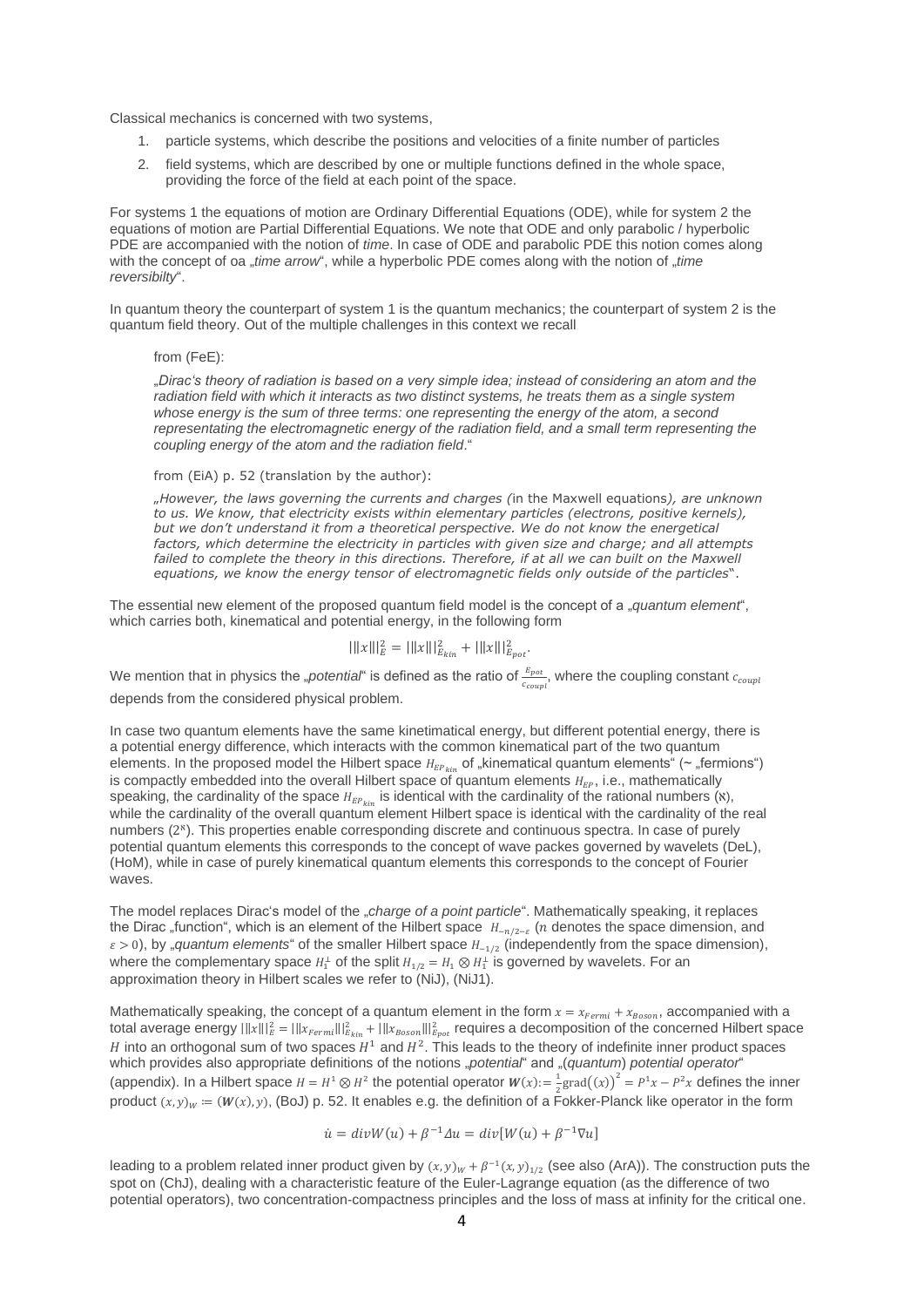An accepted extended energy Hilbert space  $H_{1/2}$  enables (weak variational) well-posed 3D non-linear, nonstationary Navier-Stokes equations (NSE) resp. supports the construction of counter examples that the classical NSE problem is not well-posed. As a consequence of the Sobolevskii estimate (SoP), the generalized 3D NSE initial value problem,  $(v \in H_{-1/2})$ ,

$$
(\dot{u}, v)_{-1/2} + (Au, v)_{-1/2} + (Bu, v)_{-1/2} = 0
$$
  

$$
(u(0), v)_{-1/2} = (u_0, v)_{-1/2}
$$

fulfills the energy inequality

$$
\frac{1}{2}\frac{d}{dt}||u||_{-1/2}^2 + ||u||_{1/2}^2 \le |(Bu, u)_{-1/2}| \le c \cdot ||u||_{-1/2}||u||_1^2.
$$

Putting  $y(t) := ||u||^2_{-1/2}$  one gets

$$
y'(t) \le c \cdot ||u||_1^2 \cdot y^{1/2}(t)
$$

resulting into the a priori estimate

$$
||u(t)||_{-1/2} \le ||u_0||_{-1/2} + \int_0^t ||u||_1^2(s)ds \le c\{||u_0||_{-1/2} + ||u_0||_0^2\}.
$$

For the wavelet transform of white noise we refer to (HoM). In the context of the role of Fourier waves and wavelets in (Kolmogorow's) turbulence theory (e.g. for an analysis of turbulence flow or energy transfer of turbulence) we refer to (DeL). For the relationship of the Brownian motion and the Fokker-Planck equation we refer to (RiH)<sup>(\*)</sup>.

An accepted extended energy Hilbert space  $H_{1/2}$  ensures a well defined Vlasov equation without the need of the (mathematical) Penrose conditions (i.e. the condition is without any physical meaning) governing the Coulomb (Newton) potential term. The Vlasov equation is the baseline equation for the theory of electromagnetic plasma turbulence, where particle collisions are ignored. Its non-linear term generates interactions between the quasilinear waves of the quasi-stationary spectrum changing that spectrum (weak turbulance). Then this weak turbulence generates *virtual* waves, which emitter their energy to the electromagnetic particles like ~1/t (strong turbulence: the non-linear Landau damping phenomenon). In other words, the plasma is heated (turbulence heating) in a faster way as being possible possible by only electromagnetic particle interactions (CaF) 4.8. The proposed  $H_1^{\perp}$  provides a model for the turbulence heating energy. Regarding the spectral theory for Fokker-Planck operators including the compactness of the resolvent we refer to (HeB).

The Maxwell Equations are not well posed in a mathematical sense (like all PDE w/o any boundary and/or initial value conditions). The extended energy Hilbert space support the building of a coercive bilinear form (CoM), which is a necessary condition to apply energy methods enabling variational calculus and corresponding approximation theory (VeW). Maxwell's equations hold only in regions with smooth parameter functions. If one considers a situation in which a surface  $S$  separates two homogeneous media from each other, the constitutive parameters are no longer continuous but piecewise continuous with finite jumps on S. These jumps imply that the field satisfy certain (transmission boundary) conditions on the surface, (KiA). The solution of the time-harmonic Maxwell equations in a vacuum is related to the fundamental solution of the Helmholtz equation at the origin. Physically the spherical wave fronts solution of the Helmholtz equation can be interpreted as the solution generated by a point charge source at the origin. Therefore, the radiation solutions of the Helmholtz equation can be characterized by the Sommerfeld radiation condition, showing the same (singularity) behavior at the origin as the Coulomb and the Newton potential. The extended energy Hilbert space for the Maxwell equations makes the Yang-Mills equations obsolet, i.e. the related Millennium problem becomes obsolet. as well.

We further mention that the model inherent concept of a *"potential barrior*" can be applied to the role of a chemical potential in the context of the theories of superconductivity, superfluids, and condensates (AnJ). The closed subspace  $H_1^{\perp}$  is supposed as alternative model of the density of supra-fluid electrons w/o any scattering effects. The BCS theory is about "*The Problem of the Molecular Theory of Superconductivity*". It leads to the London equation modelling the "*Meißner effect*" phenomenon. The concept of a "*potential barrior*" can also be applied in the context of the concept of "*transition temperature*". For the relationship to the Boltzmann collision operator with inverse-power intermolecular potentials we refer to (PaY).

The extended energy Hilbert space framework also allows to revisite the concept of "*reciprocal lattices*" in solid state physics, (KiC), accompanied with the standard energy Hilbert space  $H_1$  governed by Fourier waves. The finer granularity of the Hilbert space  $H_{1/2} = H_1 \otimes H_1^\perp$  compared to the standard "energy" Hilbert space  $H_1$  provides the concept of a quantum potential as elements of the sub-space  $H_1^{\perp}$  governed by wavelets.

 $(')$  A noise force with a  $\delta$ -correlation is called white noise, because the spectral density which is given by the Fourier transform is independent of the frequency  $\omega$ . If the stochastic Langevin forces  $\Gamma(t)$  are not  $\delta$  correlated (i.e. the spectral density depends on the frequency  $\omega$ ) one uses the term colored noise. The  $\delta$  appears because otherwise the average enrgy of a small particle cannot be finite as it should be according to the equipartition law  $\frac{1}{2}m(v^2) = \frac{1}{2}kT$ . If one multiplies two Langevin forces at different times one assumes that the average value is zero for time differences  $t' - t$  which are larger than the duration time  $\tau_0$  of a collision.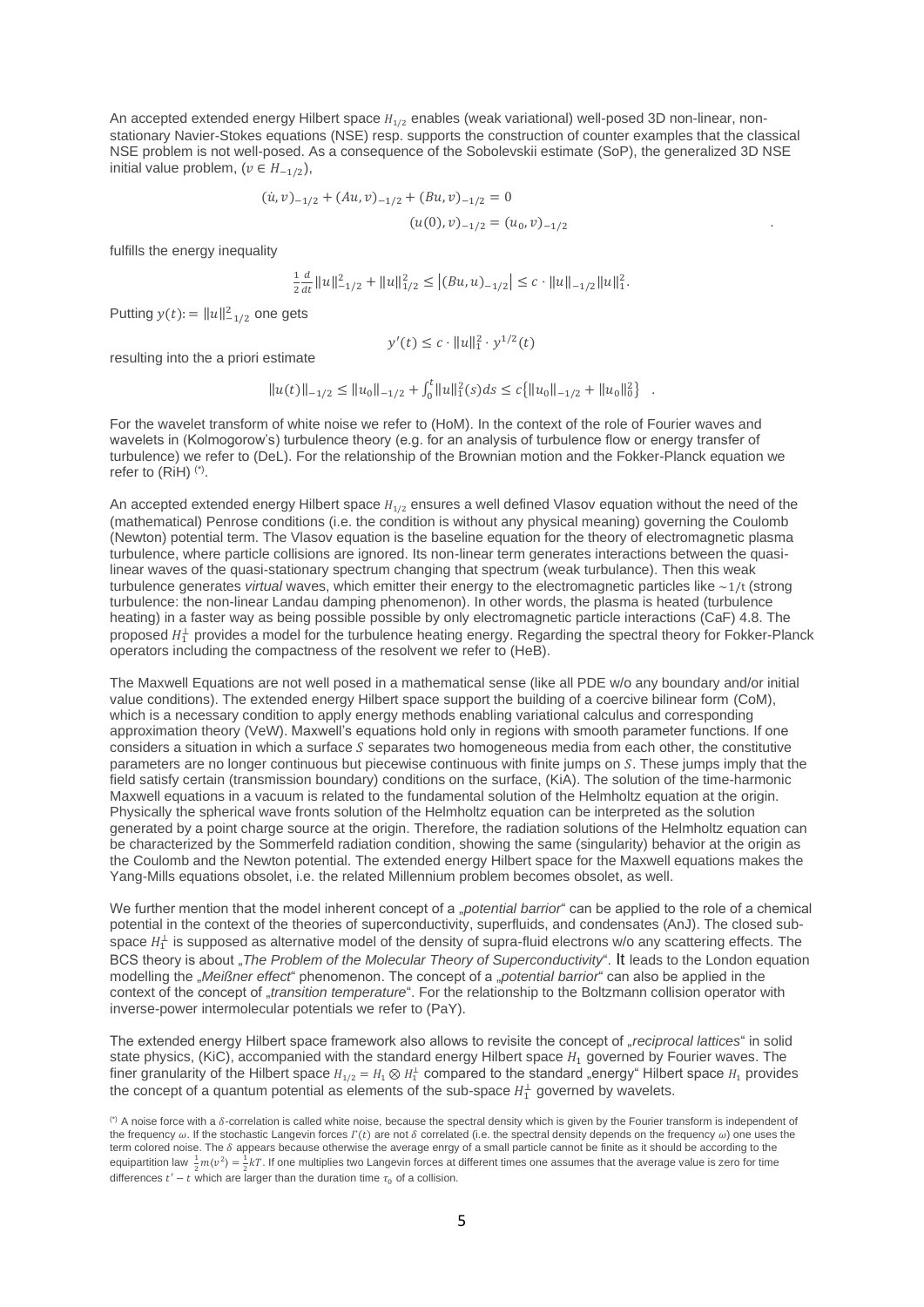Referring to example 3 we recall that the interconnection of the symplectic form  $S(u, v) = \frac{1}{2}$  $\frac{1}{2\pi}\oint u dv$  between the inner product on  $H \coloneqq \dot{H}_{1/2}^*(S^1)/R$  and the Hilbert transform operator  $A$  , <sup>(\*\*)</sup>, given by

$$
S(u, Av) = (u, v)_{1/2}
$$
 for all  $u, v \in H$ ,

is linked to Plemelj's concepts of a *"mass element*" on a surface and a "*flux/current*" leading to a corresponding extension of the Green formulae. Therefore, the proposed model allows to revist the "*two containers model*" paradoxes of kinetic theory regarding the Second Law of Thermodynamics (\*\*):

From (KaM) we quote:

"The laws of mechanics are time reversible, i.e. invariant under the change of t into -t. The Second Law of Thermodynamics postulates a typical time irreversible behavior. It thus seems impossible to ever derive the Second Law from purely mechanistic considerations. … Zermelo invoked a simple but fundamental theorem of Poincaré to the effect that a conservative dynamical system, satisfying certain mild conditions, has the property that *"almost every*" initial state of the system is bound to recur, to any degree of accurary. This too is in contradiction with irreversible behavior. ..

To appreciate these paradoxes consider two containers, one containing a gas and the other completely evacuated. At some time we connect the containers. The second Law predicts then that the gas will flow from the first container into the second and that the amount of gas in the first container will decrease monotonically in time. Such behavior of the gas shows definite arrow of time.

From the kinetic (mechanical) point of view we are dealing with a dynamical system which cannot possibly show the time arrow and which moreover will behave in a quasi-periodic way as implied by Poincaré's theorem. For a conservative dynamical system the Hamiltonian function describes the total energy and the equations of motion with known initial positions and momenta determine a unique motion solution for  $t \geq 0$ . At the time  $t$  the dynamical system is representated by the point

$$
P_t = (q_1(t), \dots, q_n(t), p_1(t), \dots, p_n(t))
$$

Now, the motion of a dynamical system defines a one-parameter family of transformations  $T_t$  by the relation  $T_t(P_0) = P_t$ .

Suppose now that we have a set A of points  $P_0$ , and denote by  $T_t(A)$  the set of corresponding points  $P_t$ . Then the Liouville theorem states that the transformations are measure preserving, the measure being the ordinary Lebesgue measure in  $\Gamma$ -space.

From the conservation of law it follows that the points representing the dynamical system lie on an "energy surface"  $\Omega$ 

$$
H(q_1,\ldots,q_n,p_1,\ldots,p_n)=c.
$$

Let us assume that the energy surface Ω is compact and sufficiently "regular" so that the elementary theory of Lebesgue measure based surface integration is applicable and assume also that on Ω

$$
\|\nabla H\|^2 = \sum_{i=1}^n \left(\frac{\partial H}{\partial p_i}\right)^2 + \left(\frac{\partial H}{\partial q_i}\right)^2 > c > 0.
$$

Let  $B$  be a subset of  $\Omega$  on the surface such that

$$
\int_B \frac{d\sigma}{\|\nabla H\|} < \infty
$$

where  $d\sigma$  is the surface element. We define the measure  $\mu\{B\}$  of B by the formula

$$
(*) \qquad \mu\{B\} = \frac{\int_B \frac{d\sigma}{\|\nabla H\|}}{\int_B \frac{d\sigma}{\|\nabla H\|}}
$$

so that  $\mu\{\Omega\} = 1$ . It now follows from Liouville's theorem, by simple geometric consideration, that

$$
\mu\{T_t(B)\}=\mu\{B\}.
$$

In other words,  $T_t$  preserves the measue  $μ$  on the "energy surface"  $Ω$ . The formula (\*) assigns measures only to certain elementary sets to which the elementary theory of surface integration is applicable (especially it requires the concept of "normal derivative" coming along with the Green formula).

Regarding the above two container model let's asumme we know the precise function form of the Hamiltonian H( $q_1, ..., q_n, p_1, ..., p_n) = c$  and its value C at  $t = 0$ . There is clearly a set B of points of Ω corresponding to the condition that at  $t = 0$  all the particles are in one of the two containers, and we know that our system starts from the set  $B$ .

The first assertion of Boltzmann was that the  $\mu$ -measure  $\mu\{B\}$  of  $B$  is "extremely" small, corresponding to our intuition that we are starting from a highly unusual or rare state. On the other hand the set  $R$  of points of  $Ω$ , corresponding to states in which the number of particles in the two containers are "very nearly" proportial to the volumes of the two containers, is such that  $\mu\{R\}$  is "extremely" close to 1.

Of course this statements depend to a large extent on the meanings of "extremely" and "very nearly", but suffice it to say that because of the enormity of the number of atoms per cubic centimeter (of the order of 10<sup>26</sup>) it is quite safe to intepret "extremely" as being less than 10<sup>-10</sup> and "*very nearly"* as being within 10<sup>−10</sup> of the proper ratio. Boltzmann's second assertion was that the first assertion implies that the relative times which the actual curve describing the motion of the system spends in B and R are respectively "extremly" small and "extremly" large. ... to justify the second assertion he introduced the "*quasi-ergodic hypothesis*", postulating that the curve of motion passes arbitrarily close to every point on the energy surface. This hypothesis came out to be not sufficient to establish a connection between the relative time spent in a sub-set  $A$  of  $\Omega$  and its  $\mu$ -measure,  $\mu\{A\}$ .

Let denote the time the curve of motion starting from  $P_0$  spends in A up to time  $\tau$ . The relative time is then the limit

$$
\lim_{\tau\to\infty}\frac{t(\tau,P_0,A)}{\tau}
$$

if, of course, it exists. It turns out that the proof of existence of this limit constitutes the real difficulty. Once this is done one needs only an additional assumption of  $T_t$  to conclude that the limit is equal to  $\mu\{A\}$ , which is the famous Birkhoff theorem. A little bit earlier J. v. Neumann proved that the limit

$$
\lim_{\tau\to\infty}\frac{1}{\tau}\int_0^\tau g((T_t(P_0))dt
$$

exist in the sense of mean square, (HaP)."

For the statistical (time-mean and ergodic hypothesis) and individual (convergence almost everywhere) ergodic theory we refer to (HoE).

(\*) We note that the Riesz transforms are the generalization of the Hilbert transform for space dimensions  $n > 1$ (\*\*) With respect to part A we note the link of the related Birkhoff ergodic theorem to the theory of continued fractions, (KaM).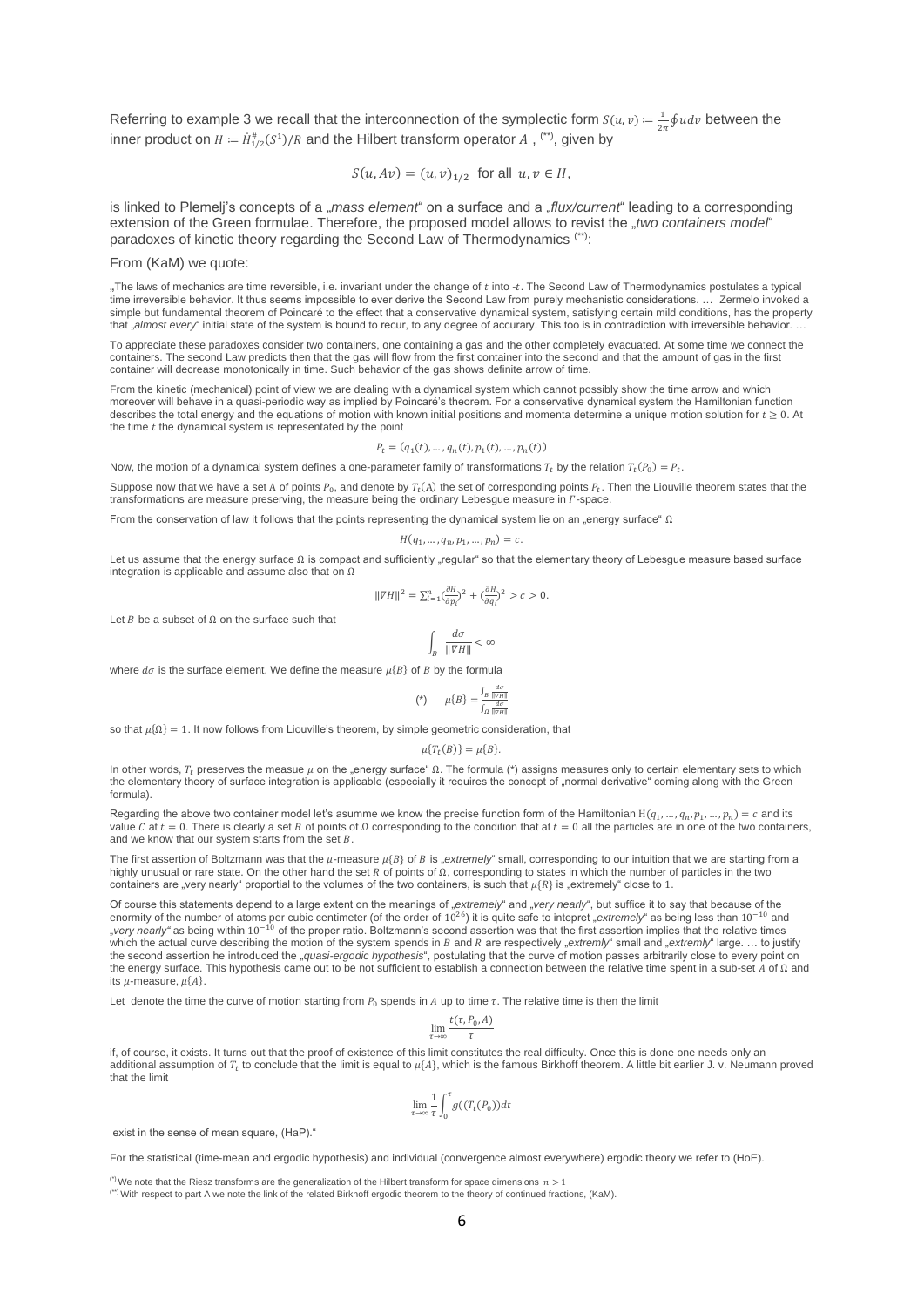The claim is, that an extended special relativity theory (\*), based on the *complex* Lorentz group  $L(C)$  (the group of complex 4x4 matrices with  $det(A) = 1$  preserving the metric  $g = A^T g A$ ) in the proposed extended Hilbert space framework enables a geometric (Hilbert space based) gravity theory in line with the proposed quantum field model, whereby the Mach principle governs the (classical) gravitational *forces*" of the universe down to the kinematical ..fermions" level:

The fundamental principle of the SRT is the (Maxwell equations based) invariance principle building on the Lorentz transformation.

(StR): "*The corresponding Lorentz group has four disconnected components, where each of which is*  connected in the sense that any one point can be connected to any other, but no Lorentz transformation in *one component can be connected to another in another component. This results to three subgroups of ,*  which are the orthochronous Lorentz group, the proper Lorentz group, and the orthochorous Lorentz *group. Associated with the restricted Lorentz group is the group of 2x2 complex matrices of determinant one*  $(SL(2, C))$ ."

The alignment of the SRT with the proposed quantum field model is enabled by the *complex* Lorentz group  $L(C)$ , which is also essential in the proof of the PCT theorem. The central differentiator to the Lorentz group is the fact, that  $L(C)$  has the (only two) *connected* components  $L_{+/-}(C)$ , where  $L_{+}(C)$  denotes the proper *complex* Lorentz group (\*) .

(StR): *"For a general analysis of relativistic invariance it is reasonable that any relativistically invariant theory in which the states are spanned by the collision states of the elementary particles of the theory has, in a suitable basis, an essentially uniquely determined relativistic transformation law. This transformation law is identical to that of a theory of non-interacting elementary particles of the same masses and spins. Any relativistic theory of particles which does not have this transformation law will, in our opinion, require a novel physical interpretation. (as usual, in making this statement we are ignoring the special difficulties associated with zero mass particles.)"*

The proposed decomposition  $H_{-1/2} = H_0 \otimes H_0^{\perp}$  addresses the "zero mass problem" of the above sketched relativistically invariant theory concept, while the statistical Hilbert subspace  $L_2$  supports the corresponding properties of the vacuum expectation values expressed by the quantities

$$
(\texttt{``})\quad (\Psi_0, \varphi_1(x_1)\varphi_2(x_2)\dots \varphi_n(x_n)\Psi_0)
$$

where  $\varphi_j$ ,  $j=1,...n$  is a component of an irreducible tensor, (StR) p. 106. Two of the  $\varphi_j$  might be components of different fields or could be the same component of the same field or could be hermitian conjugate to each other. In other words, all such quantities are considered, for all components of the arbitrary labels, and all permutations of the indices.

Based on the three axioms,

- (I) assumptions about the domain & continuity of the field
- (II) transformation law of the field
- (III) local cummutativity

several laws can be derived as mathematical theorems concerning

- a relativistic transformation law
- spectral, hermiticity, and local commutativity conditions
- positive definiteness conditions
- a cluster decomposition property
- holomorphic functions expressions of (\*\*), also considering permutations in the form

$$
\varphi_1(x_1)\varphi_2(x_2)\dots\varphi_n(x_n) \to \varphi_{i_1}(x_{i_1})\varphi_{i_2}(x_2)\dots\varphi_{i_n}(x_{i_n}).
$$

− We note that the existence of a PCT operator for a set of fields is equivalent to the validity of the identities

$$
(\Psi_0, \varphi_1(x_1)\varphi_2(x_2)\dots\varphi_n(x_n)\Psi_0) = (-1)^{j} i^F (\Psi_0, \varphi_1(-x_n)\varphi_2(-x_{n-1})\dots\varphi_n(-x_1)\Psi_0)
$$

where  $F$  is the number of half-odd intger spin fields and  $I$  is the total number of undotted indices (the dot over the index simply means that this index transforms according to  $\overline{A}$  instead of A, (StR) p. 15).

<sup>&</sup>lt;sup>(\*)</sup> Einstein's Special Relativity Theory (SRT) requires that the form of every physical law is covariant and that the speed of light in a "vacuum" is a universal constant independent of the motion of the source (of photons).

<sup>&</sup>lt;sup>(\*)</sup> This puts the spot on the three dimensional unit sphere as a model for the mathematical universe (UnA1) accompanied by Hamilton's quaternions algebra |H (and its<br>underlying 3-D imaginary sub-space Im(|H)), which is i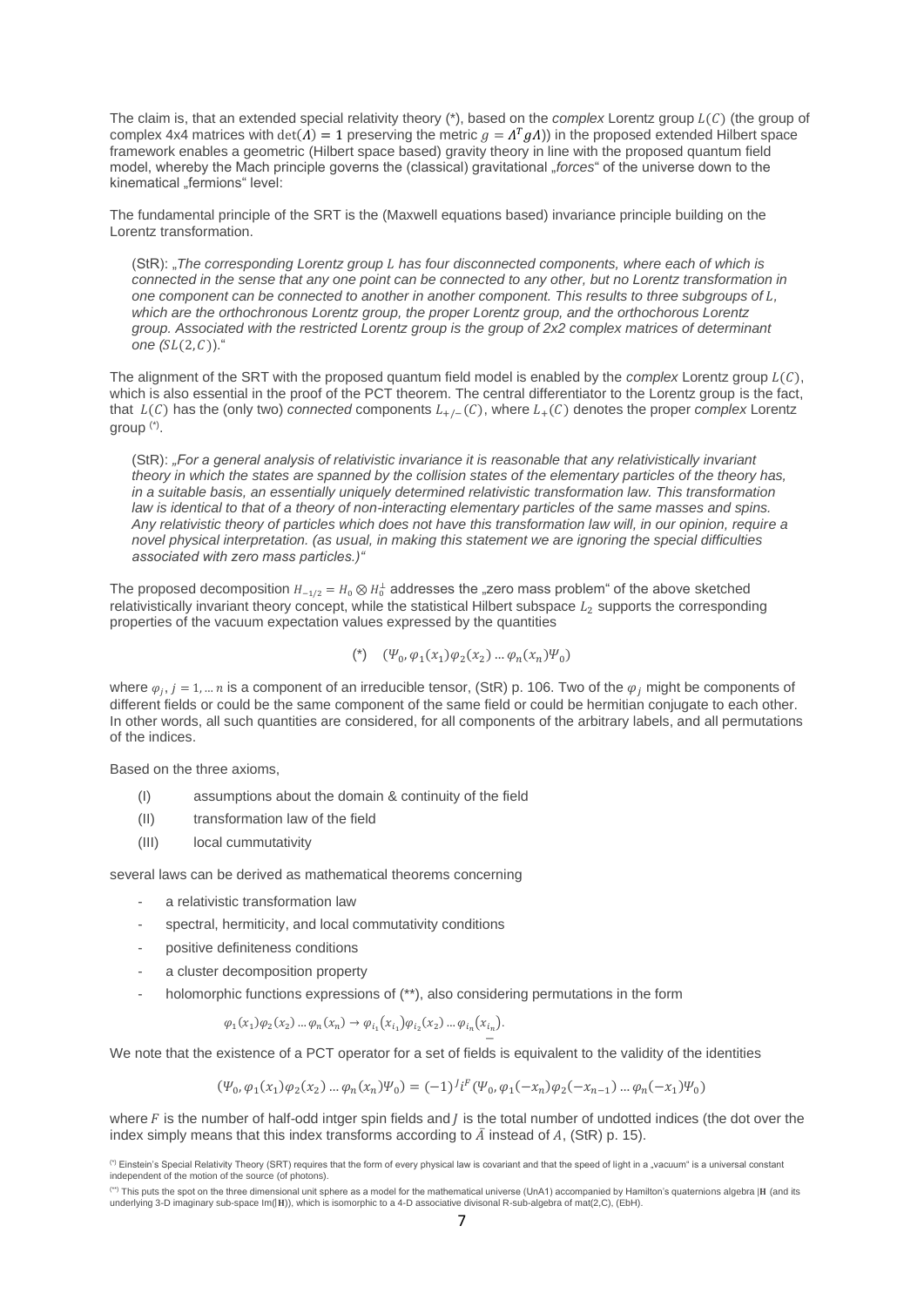In order to motivate the superstring theory in (KaM) it is pointed out, that because general relativity and quantum mechanics can be derived from a small set of postulates, and the theories are incompatible one or more of these postulates must be wrong:

(KaM): "*Gravity research was totally uncoupled from research in other (weak, strong elementary particles) interactions. Classical relativists continued to find more and more classical solutions in isolation from particle research. Attempts to cannonically quantize the theory were frustrated by the presence of the tremendous redundancy of the theory. There*  was also the discouraging realization that even if the theory could be successfully quanized, it would still be *nonrenormalizable.*

*… General relativity is (also) plagued with similar difficulties when pushed to ist limits:*

- *(1) … Einstein's equations necessarily exhitbits pointlike singularities, where we expect the laws of general relativity to collapse. Quantum corrections must dominate over the classical theory in this domain*
- *(2) The action is not bounded from below, it is linear in the curvature tensor. Thus, it may not be stable quantum mechanically*
- *(3) Genereal relativity is not renormalizable. Computer calculations, for example, have now conclusively shown that there is a nonzero counterterm in Einstein's theory at the two-loop level.*

*Physicists have concluded that perhaps one or more of our cherished assumptions about our Universe must be abandoned. Because general relativity and quantum mechanics can be derived from a small set of postulates, one or more of these postulates must be wrong. The key must be to drop one of our commonsense assumptions about Nature on which we have constructed general relativity and quantum mechanics. Over the years, several proposals have been made to drop some of our commonsense notions about the Universe (for more detail we refer to the appendix):*

- *(1) Continuity*
- *(2) Causality*
- *(3) Unitary*
- *(4) Locality*
- *(5) Point Particle.*

*The super string theory, because it abandons only the assumption that the fundamental constituents of matter must be*  point particles, does the least amount of damage to cherished physical principles and continues the tradition of *increasing the complexity and sophistication of the gauge group. Superstring theory does not violate any of the laws of quantum mechanics, yet manages to eliminate most, if not all, of divergences of the Feynman diagrams*."

ALL physical laws are built on the mathematical concepts of ODE or PDE, built on the mathematical concept of **point-individuals** (the elements of the straight line) completing in a certain sense the domain of **numberindividuals** given by the field of rational numbers ((DeR1) and appendix).

(DeR1): "Of the greatest importance, however, is the fact that in the straight line L there are infinitely many points which correspond to no rational number. .... The straight line L is infinitely richer in **point***individuals than the domain Q of rational numbers in number-individuals*."

In other words, the "commonsense" assumption (5), i.e. the concept and "mathematical existence" of a point particle, is the fundamental axiom of ALL mathematical arithmetic and analysis <sup>(\*)</sup>. This means, the "*most least amount of damage*" from a physical principle (i.e. dropping (5)) finally damages the whole mathematical physics and statistics (including thermostatistics and the statistics of flows (ergodic theory), except the notion "*Point Particle*" is interpreted as a hyper-real number. However, in this case the physical interpretation of "string" interaction (~ "vibration / energy" "infinitesimal contact" between "strings") is already incorporated into that "Ideal Point Particle" definition (or two physical strings become two connecting/interacting straight lines). Hyper-real numbers are extensions of the real numbers, i.e. the field of real numbers is extended to still an ordered, but Non-Archimedian field \*R (with same cardinality building the baseline of Non-Standard Analysis), which could be interpreted as the mathematical model of Leibniz' monads (in line with the proposed  $H_1^\perp$ model).

The proposed extended SRT does not require assumption (1), and the tensor calculus with its underlying concept of an "exterior product". The essential new concepts are

- 1. a coarse-grained standard (physical measurabled) energy Hilbert space  $H_1$  as a sub-space of the extended (not measureable mathematical continuum) "ether" energy Hilbert space  $H_{1/2} = H_1 \otimes H_1^{\perp}$ (with its sub-space  $H_{n/2+\varepsilon}$  being compactly embedded into  $\mathcal{C}^0$ , (Sobolev embedding theorem), (\*\*)
- 2. Einstein's lost key concerning the concept of "*a variable speed of light",* (UnA)
- 3. the complex Lorentz group (providing the key tool to prove the PCT theorem, (StR), and "*a larger and more elegant group*" than used in gauge theory, (appendix, (KaM) 1.2 (1)).

<sup>(\*)</sup> There is a game theory based approach to build irrational numbers, which is conceptually a generalization of the Dedekind cuts; it is based on the definition of so-called Conway games, (CoJ), (EbH).

<sup>&</sup>lt;sup>(\*\*)</sup> (DeR1): "If space has at all a real existence it is not necessary for it to be continuous; many of its properties would remain the same even were *discontinuous. And if we knew for certain that space was discontinuous there would be nothing to prevent us, in case we so desire, from filling up*  ist gaps, in thought, and thus making it continuous; this filling up would consist in a creation of new point-individuals and would have to be effected *in accordance with the above principle*."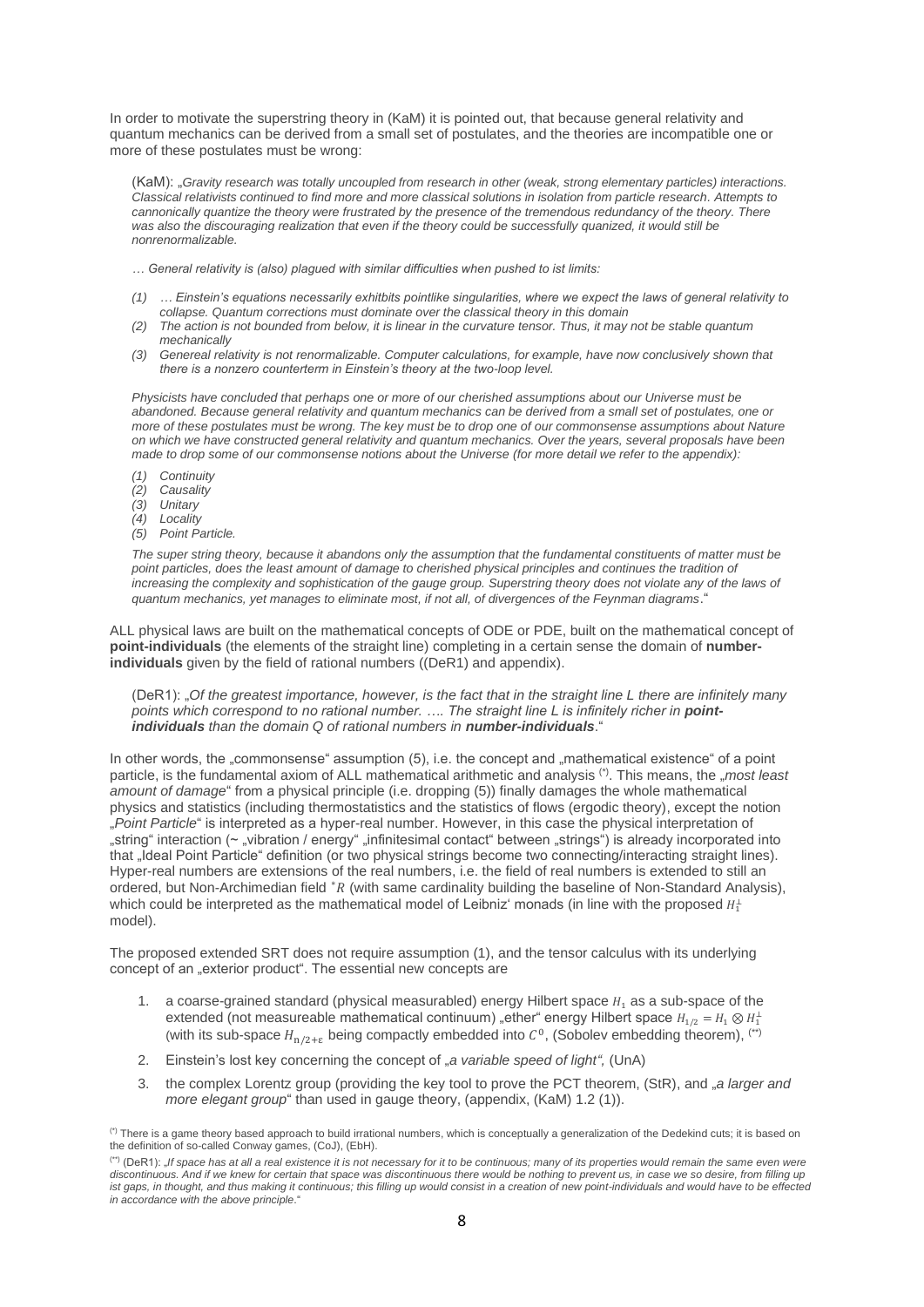#### **Appendix**

### **Extract (VaM) chapter IV**

A decomposition of a Hilbert space  $H$  into an orthonal sum of two spaces  $H^1$  and  $H^2$  with corresponding projection operators  $P^1$  and  $P^2$  enables a definition of a "potential" and a related "potential operator":

Let  $P<sup>1</sup>$  and  $P<sup>2</sup>$  denote the orthogonal projections from a Hilbert space H decomposed into an orthogonal sum of two spaces  $H = H^1 \otimes H^2$ . Putting

$$
\varphi(x) := ((x))^{2} := ||P^{1}x||^{2} - ||P^{2}x||^{2}
$$

then the manifold

 $((x)) = c > 0$ 

represents a hyperboloid in the Hilbert space H. Since  $||x||^2 = ||P^1x||^2 + ||P^2x||^2$  we have

$$
||P^1x||^2 = \frac{1}{2}||x||^2 + \frac{1}{2}((x)), ||P^2x||^2 = \frac{1}{2}||x||^2 - \frac{1}{2}((x)).
$$

The gradient of the potential  $\varphi(x) \coloneqq \bigl((x)\bigr)^2$ , which is an indefinite metric, is given by

$$
grad\varphi(x) = grad((x))^{2} = 2P^{1}x - 2P^{2}x.
$$

The related potential operator is given by

$$
W(x) := \frac{1}{2} \text{grad}((x))^2 = P^1 x - P^2 x.
$$

The fundamental properties of the potential operator  $W(x)$  are (1) completely (2) invertible, ( $W = W^{-1}$ ), (3) symmetric, (4) isometric, and (5) the bilinear form  $(x, y)_W := (W(x), y)$  defines an inner product, (BoJ) p. 52.

We will consider the hyperbolic region  $|V_c|$ , whose points satisfy the condition

$$
((x)) = \sqrt{\|P^1x\|^2 - \|P^2x\|^2} \ge c > 0,
$$

and the conical region  $V_0$ :

$$
((x)) = \sqrt{\|P^1x\|^2 - \|P^2x\|^2} \ge 0.
$$

In other words, the potential criterion  $\varphi(x) = c > 0$  defines a manifold, which represents a hyperboloid in the Hilbert space H with corresponding hyperbolic and conical regions.

Evidently  $V_c$  is a subspace of  $V_0$ . We remark that if x is an exterior point of the conical region  $V_0$ , i.e.

$$
\sqrt{\|P^1x\|^2 - \|P^2x\|^2} = \alpha > 0,
$$

then those points of the ray  $tx, t \in [0, \infty)$  for which  $t \ge c/a$  belong to the hyperbolic region  $V_c$ , and those for which  $0 \le t < c/a$  do not belong to  $V_c$ . If x is not an element of  $V_0$ , then the ray  $tx$ ,  $t \in [0,\infty)$  does not have any point in common with  $V_c$ . Thus, every interior ray of the conical region  $V_0$  intersects the hyperbolid  $((x)) = c > 0$  in a single point. We denote by K the boundary of the conical region  $V_0$ . The manifold K is defined by the condition  $((x)) = 0$ . If we look at the unit sphere  $S^1$  ( $||x||^2 = 1$ ), then those points of  $S^1$  for which  $||P^1x|| = ||P^2x||$  belong to K, and those points of  $S^1$  for which  $||P^1x|| > ||P^2x||$  intersect the hyperboloid  $((x)) = c > 0$  at the point whose distance from  $\theta$  is given by

$$
t = c \sqrt{\|P^1x\|^2 - \|P^2x\|^2}.
$$

From this it is seen that  $t \to \infty$  if  $||P^1x||^2 - ||P^2x||^2 \to 0$ , i.e. the manifold K is an asymptotic conical manifold for the hyperboloid  $((x)) = c > 0$ .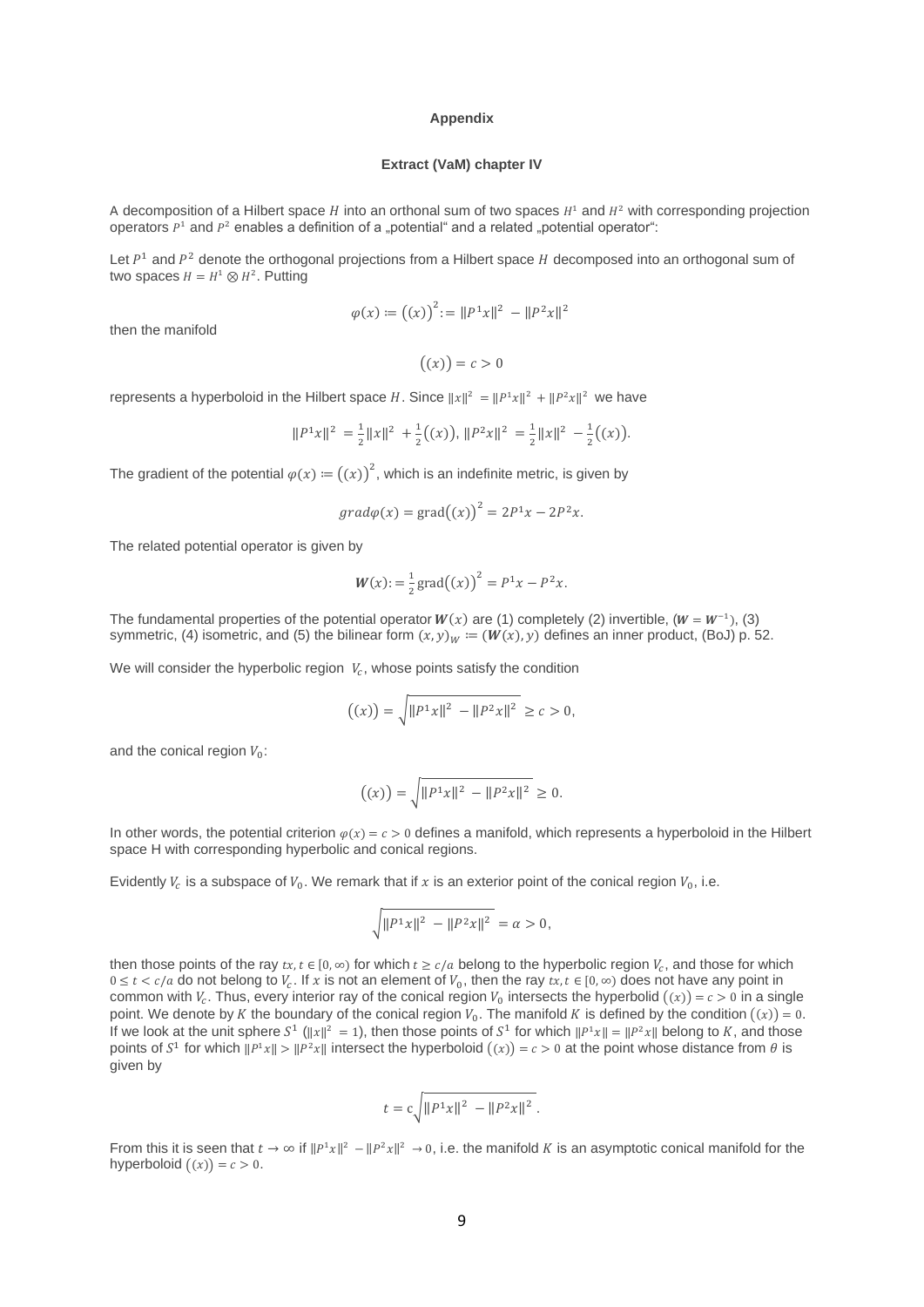# **M. Kaku, Introduction to Superstrings and M-Theory, (KaM)**

#### **1.2 Historical Review of Gauge Theory**

*(KaM): "Over the years, several proposals have been made to drop some of our commonsense about the Universe:*

*(1) Continuity* 

*This approach assumes that space-time must be granular. The size of these grains would provide a natural cutoff for the Feynman integrals, allowing us to have a finite S-matrix. Integrals like*

$$
\int_\varepsilon^\infty d^4x
$$

*would then diverge as*  $\varepsilon^{-n}$ *, but we would never take the limit as*  $\varepsilon$  *goes to zero. Lattice gravity theories are of this type. In Regge calculus, for example, we latticize Riemannian space with discrete four-simplexes and replace the curvature tensor by the angular deficit calculated when moving in a circle around the simplex:*

$$
-\frac{1}{2\mu^2}\sqrt{-g}R \rightarrow angular \; deficit.
$$

*At present, however, there is no experimental evidence to support the idea that space-time is granular. Although we can never rule out this approach, it seems to run counter to the natural progression of particle physics, which has been to postulate larger and more elegant groups"*

#### *(2) Causality*

*This approach allows small violations in causality. Theories that incorporate the Lee-Wick mechanism are actually renormalizable, but permit small deviations from causality. These theories make the Feynman diagrams converge by adding a fictitious Pauli-Villars field of a mass M that changes the ultraviolet behavior of the propagator. … This means that the theory will be riddled with negative probabilities. …. that is, you can meet your parents before you are born*

# *(3) Unitarity*

*We can replace Einstein's theory, which is based on the curvature tensor, with a conformal theory based on the Weyl tensor by conformal tensor based on the Weyl tensor:*

$$
\sqrt{-g}R_{ij}g^{ij}\rightarrow\sqrt{-g}C_{ij\rho\sigma}^{2}.
$$

*…. the conformal tensor posesses a larger symmetry group than the curvature tensor, that is invariant under local conformal transformations. … The Weyl theory is a higher derivative theory. …. The most optimistic scenario would be to have these unitary ghosts "confined" by a mechanism similar to quark confinement.*

### *(4) Locality*

*Over the years, there have also been proposals to abandon some of the important postulates of quantum mechanics, such that locality. After all, there is no guarantee that the laws of quantum mechanics should hold down to distances of* 10−33 *cm. However, there have always been problems whenever physicists tried*  to deviate from the laws of quantum mechanics, such that causality. At present, there is no successful *alternative to quantum mechanics.*

## *(5) Point Particles*

*Finally, there is the approach of superstrings, which abandons the concept of idealized point particles. ...* "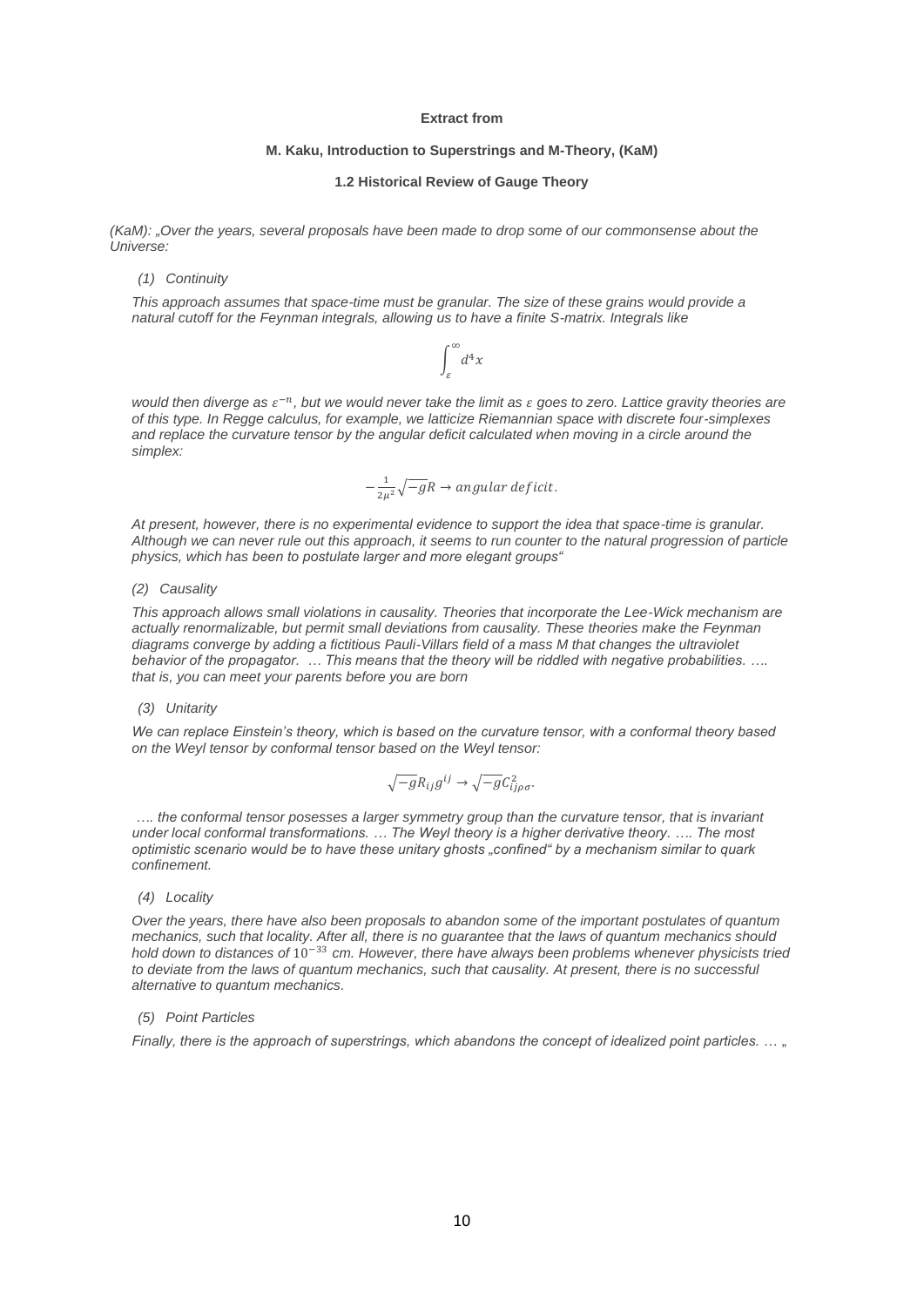## **H. Weyl, Philosophy of Mathematics and Natural Science (WeH3)**

### **The Physical Picture of the World B. Matter and Fields. Ether**

*p. 171: "Just as the velocity of a water wave is not a substantial but a phase velocity, so the velocity with which an electron moves is only the velocity of an ideal "center of energy", constructed out of the field distribution. According to this view, there exists but one kind of natural laws, namely, field laws of the same transparent nature as Maxwell had established for the electromagnetic field. The obscure problem of laws of interaction between matter and field does not arise. This conception of the world can hardly be described as dynamical any more, since the field is neither generated nor acting upon an agent separate from the field, but following its own laws is*  in a quiet continuous flow. It is of the essence of the continuum. Even the atomic nuclei and the electrons are not *ultimate unchangeable elements that are pushed back and forth by natural forces acting upon them, but they are themselves spread out continuously and are subject to fine fluent changes.*

*On the basis of rather convincing general considerations, G. Mie in 1912 pointed out a way of modifying the Maxwell equations in such manner that they might possibly solve the problem of matter, by explaining why the field possesses a "granular" structure and why the knots of energy remain intact in spite of the back and forth flux of energy and momentum. The Maxwell equations will not do because they imply that the negative charges compressed in an electron explode; to guarantee their coherence in spite of Coulomb's repulsive forces was the only service still required of substance by H. A. Lorentz's theory of electrons. The preservation of the energy knots must result from the fact that the modified field laws admit only of one state of field equilibrium – or of a few between which there is no continuous transition (static, spherically symmetry solutions of the field equations). The field laws should thus permit us to compute in advance charge and mass of the electron and the atomic weights of the various chemical elements in existence. And the same fact, rather than the contrast of substance and field, would be the reason why we may decompose the energy or inert mass of a compond body (approximately) into the non-resolvable energy or its last elementary constituents and the resolvable energy of their mutual bond."*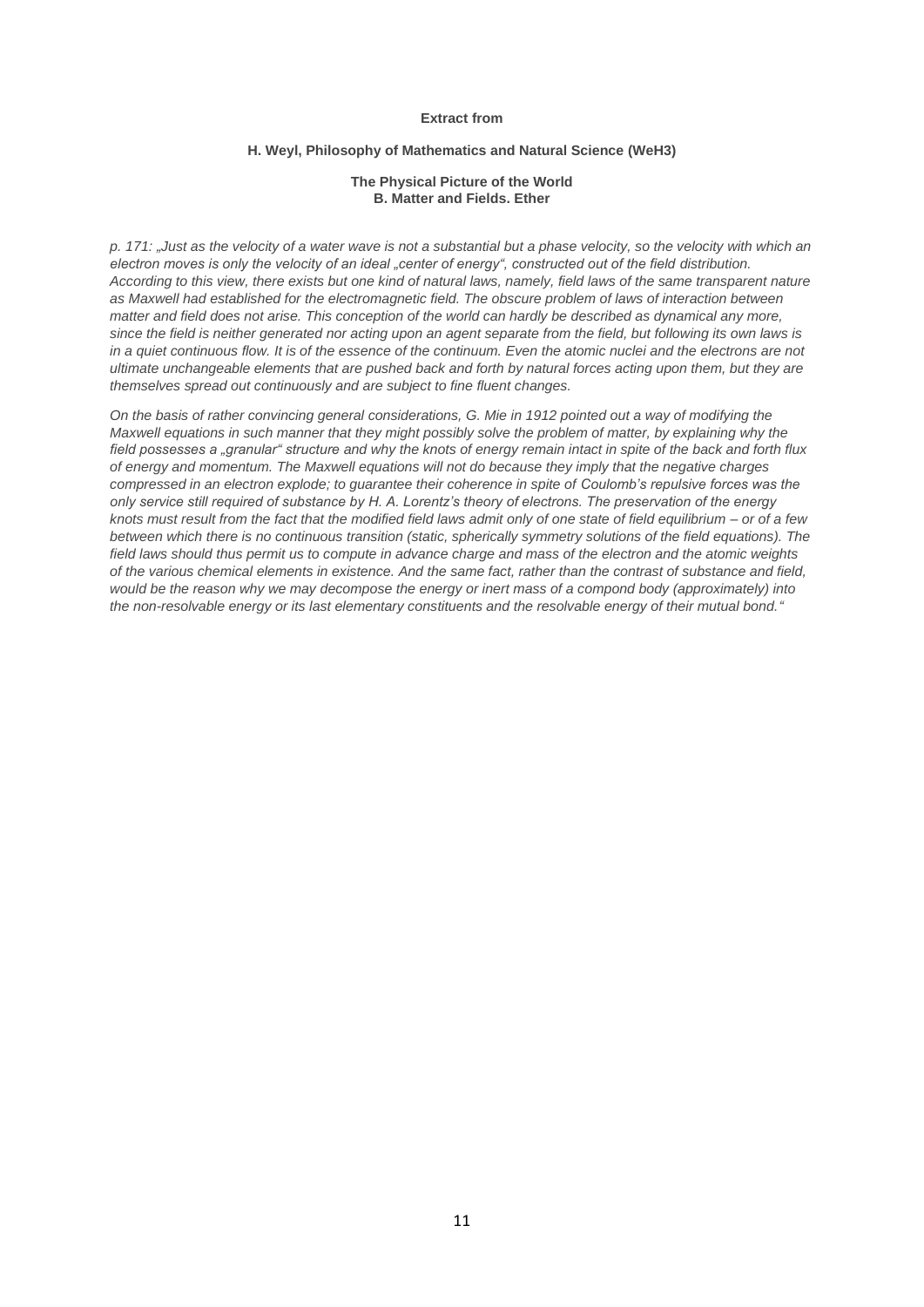## **H. Weyl, Philosophy of Mathematics and Natural Science (WeH3)**

### **Appendix C: Quantum Physics and Causality**

*p. 258: "Quantum physics does not force a discontinuous time upon us even if the number of quantum states separable by a grating is universally limited. During the infinitesimal time interval dt the vector space experiences a certain infinitesimal rotation imparting the increment*  $\vec{dx} = L\vec{x} \cdot dt$  to the arbitrary vector  $\vec{x}$ . This dynamical law  $\vec{dx}/dt = L\vec{x}$  (in which the operation L is independent of t and  $\vec{x}$ ) is expressed in terms of Cartesian coordinates  $x_i$ *by equations of the form*

$$
\tfrac{dx_i}{dt} = \sum_j l_{ij} x_j(t), i, j = 1, \ldots, n
$$

*with given constant antisymmetric coefficients*  $l_{ij}$  ( $l_{ij}$  =  $-l_{ij}$ ). The salient point is that the wave state  $\vec{x}$  varies *according to a strict causal law; its mathematical simplicity is gratifying. A grating*  $G = \{E_1, ..., E_r\}$  *and the*  $corresponding$  quantum states  $(G; 1), \ldots (G; r)$ , are stationary if the subspaces  $E_i$  are invariant in time, i.e. if the *linear operators*  $E_i$  commute with the linear operator  $L$ .

*p. 259: "A system is never completely isolated from its surroundings, and its wave state is therefore subject to perpetual disturbances. This is the reason why the secondary statistics of thermodynamics is to be superimposed upon the primary statistics dealing with a given wave state and its reaction to a grating."*

*p. 260: "The description here given must be corrected throughout in one point: the coordinates in the underlying n-dimensional vector space are not real but arbitrary complex numbers and as such have an absolute value*  $|\vec{x}|$ *and a phase. The square of the length of the vector is expressed in terms of the absolute values of the coordinates. The simplest of all dynamical laws*  $\frac{d\vec{x}}{dt} = L\vec{x}$  *in such a complex space is of the form* 

$$
(*)\ \overrightarrow{dx}/dt = i \cdot \nu \cdot \vec{x}.
$$

*Here is a real constant. The wave state then carries out a simple oscillation of frequency* 

$$
\vec{x} = \overrightarrow{x_0} \{ \cos(\nu t) + i \sin(\nu t) \}, \quad \overrightarrow{x_0} = const.
$$

and hence the energy has the definite constant value *vh* (Planck's law). But whatever the dynamical law  $\vec{dx}/dt =$  $L\vec{x},$  the space can always be broken up into a number of mutually orthogonal subspaces  $E_j$   $(j=1,..,r)$  such that an equation (\*) with a definite frequency  $v = v_j$  holds in  $E_j$ . The grating  $G = \{E_1, ..., E_r\}$  thus obtained is stationary and effects a sifting with respect to different frequencies  $v_j$  and corresponding energy levels  $U_j = h v_j$ . *Thermodynamics is based on this G. Any vector*  $\vec{x}$  *in*  $E_j$  *satisfies the equation*  $L\vec{x} = iv\vec{x}$  *(* $v = v_j$ *), and this fact is*  $e$ xpressed in mathematical language by saying that  $\vec{x}$  is an eigenvector of the operation L with the eigenvalue iv. *The operator*  $H = \frac{h}{t}$  $\frac{n}{i}L$ , called energy, has the same eigenvectors, but the corresponding eigenvalues are the *energy levels = hv. The general equation*  $\overrightarrow{dx}/dt = L\overrightarrow{x}$  *now reads* 

$$
\frac{h}{i} \frac{\overrightarrow{dx}}{dt} = H\vec{x}
$$
 (Schrödinger's equation).<sup>"</sup>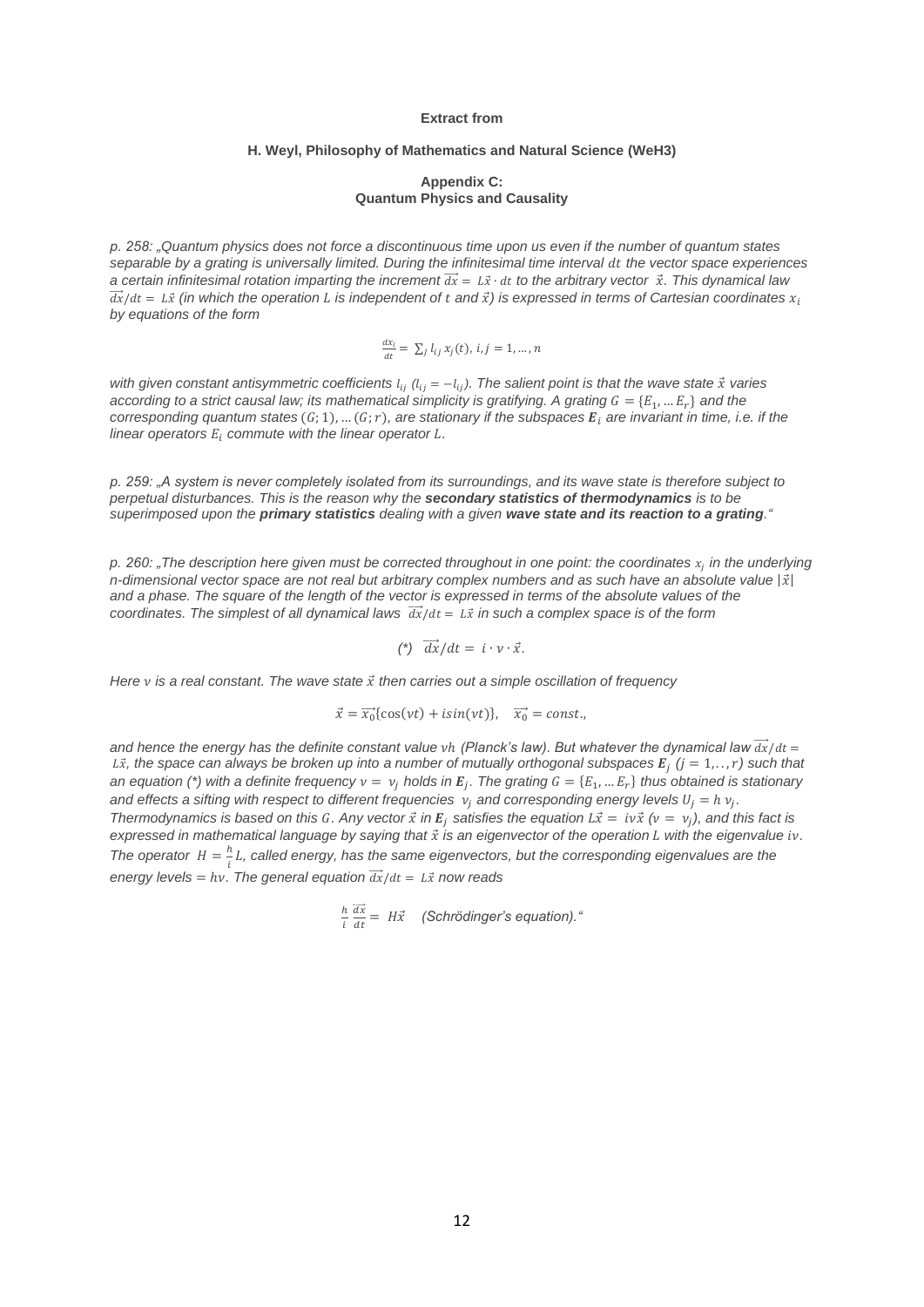## **H. Weyl, Philosophy of Mathematics and Natural Science (WeH3)**

### **Appendix E: Physics and Biology**

### topic ..virus"

*p. 276: "Incidentally, the gap between organic and inorganic matter has been bridged to a certain extent by the discovery of viruses. Viruses are submicroscopic entities that behave like dead inert matter unless placed in certain living cells. As parasites in these cells, however, they show the fundamental chracteristics of life – selfduplication and mutation. On the other hand many viruses have the structure typical of inorganic matter; they are crystals. In size they range from the more complex protein molecules tot he smaller bacteria. Chemically they*  consist of nucleo-protein, as the genus do. A virus is clearly something like a naked gene. The best studied virus, that of tobacco mosaic disease, is a nucleo-protein of high molecular weight consisting of 95 per cent protein and *5 per cent nucleic acid; it cristallizes in long thin needles."*

*p. 277: "The specific properties of living matter will have to be studied within the general laws valid for all matter; the viewpoint of holism that the theory of life comes first and that one descends from there sort of deprivation to inorganic matter must be rejected. It is therefore significant that certein simple and clearcut traits of wholeness, organization, acausality, are ascribed by quantum mechanics to the elementary constituents of all matter."*

*p. 277: "The quantum physics of atomic processes will become relevant for biology wherever in the life cycle of an organism a moderate number of atoms exercises a steering effect upon the large scale happenings. …. On a broad empirical foundation, genetics furnishes the most convincing proof that organisms are controlled by processes of atomic range, where the acausality of quantum mechanics may make itself felt. … The mere fact of such X-rays induced mutations proves that the genes are physical structures."*

*p. 278: "By ingenious methods H. J. Muller, N. W. Timoféeff-Ressowsky, and others have succeeded in establishing simple quantitive laws concerning the rate of induced mutations. These results indicate that the mutation is brought about by a single hit, not by the concerted action of several hits, and that this hit consists of an ionization, and is not, as one might have thought, a process directly released by the X-ray photon or absorbing the whole energy of the secondary electron."*

*These facts suggest the hypothesis that a gene is a (nucleo-protein) molecule of highly complicated structure, that a mutation consists in a chemical change of this molecule brought about by the effect of an ionization on the bonding electrons, and that thus allele genes are essentially isometric molecules."*

*The observed absolute rate of mutations would be explained if a specifc mutation requires that a hit occurs within a critical volume ('target') in the gene, the magnitude of which amounts to about 5-10 A cube (5-10 atomic distances cube). The physicist finds it, if not plausible at least acceptable, that a quantum jump at a specific point requiring an activation energy of about 1.5 is relased by a hit of 30 electron volts within a sensitive volume of 5-10 A cube. The observed thermic variation of the spontaneous mutation rate (van't Hoff's factor) is in good quantitative agreement with the picture."*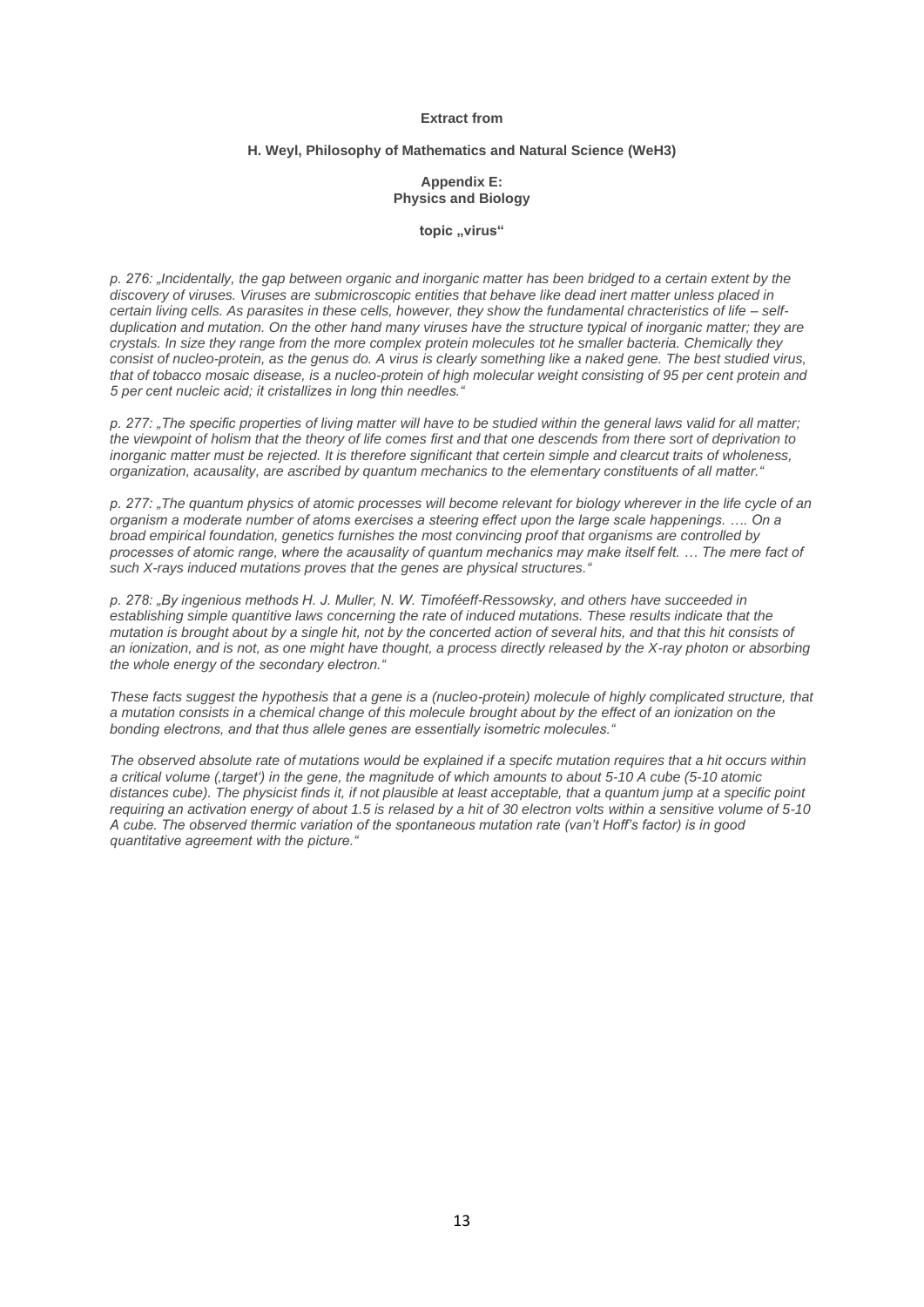## **R. Dedekind, Continuity and Irrational Numbers, (DeR1)**

## **§3 Continuity of the straight line**

"*Of the greatest importance, however, is the fact that in the straight line L there are infinitely many points which correspond ton o rational number. …. The straight line L is infinitely richer in point-individuals than the domain Q of rational numbers in number-individuals.*

*If now, as is our desire, we try to follow up arithmetically all phenomena in the straight line, the domain of rational numbers is insufficient and it becomes absolutely necessary that the instrument Q, constructed by the creation of rational numbers be essentially improved by the creation of new numbers such that the domain of numbers shall gain the same completeness, or as we may say at once, the same continuity, as the straight line.*

*… For the way in which the irrational numbers are usually introduced is based directly upon the conception of extensive magnitudes – which itself is nowhere carefully defined – and explains number as the result of measuring such magnitude by another of the same kind. Instead of this I demand that arithmetic shall be developed out of itelf. … Just as negative and fractional rational numbers are formed by a new creation, and as the laws of operating with these numbers must and can be reduced tot he laws of operating with positive integers, so we must endeavor completely to define irrational numbers by means of the rational numbers alone. The question only remains how to do this.*

*I find the essence of continuity in the following principle:*

*"If all points of the straight line fall into two classes such than every point of the first class lies to the left of the second class, then there exists one and only one point which produces this division of all points into two classes, this severing of the straight line into two portions."*

*As already said I think I shall not err in assuming that every one will at once grant the truth of this statement; the majority of my readers will be very much disappointed in learning that this common-place remark the secret of continuity is to be revealed. To this I may say that I am glad if every one finds the above principle so obvious and*  so harmony with his his own idea of a line; for I utterly unable to adduce any proof of its correctness, nor has anyone the power. The assumption of this property of the line is nothing else than an axiom by which we attribute to the line its continuity, by which we find continuity in the line. If space has at all a real existence it is **not** necessary for it to be continuous; many of its properties would remain the same even were discontinuous. And if we knew for certain that space was discontinuous there would be nothing to prevent us, in case we so desire, *from filling up ist gaps, in thought, and thus making it continuous; this filling up would consist in a creation of new point-individuals and would have to be effected in accordance with the above principle."*

## **Extract from**

#### **Ebbinghaus H.-D. et al, Numbers (EbH)**

## **Chapter 11, §2**

### The dimension of a divisional algebra and the sphere  $S^{n-1}$  is only parallelizable for  $n=1,2,4,8$

### *Theorem:*

*If the mod-2 invariant of a continuous mapping*  $f: S^{n-1} \to GL(n)$  *(GL(n) the topology group of nxn invertible matrices) is different from zero, than it is*  $n = 1,2,4,8$ *.* 

#### *Theorem:*

*The sphere*  $S^{n-1}$  *is only parallelizable for dimensions*  $n = 1,2,4,8$ ; *actually one should exclude the*  $case n = 1 case$ , because it eventually leads to trivial additional considerations.

We note that  $U(n)$  (the group of  $n \times n$  unitary matrices, which is a sub-group of the general linear group  $Gl(n, C)$ ) *is the semi-direct product of U(1) with*  $SU(n)$ *, and*  $U(1) \cong S^1$  *and*  $SU(2) \cong S^3$ *.*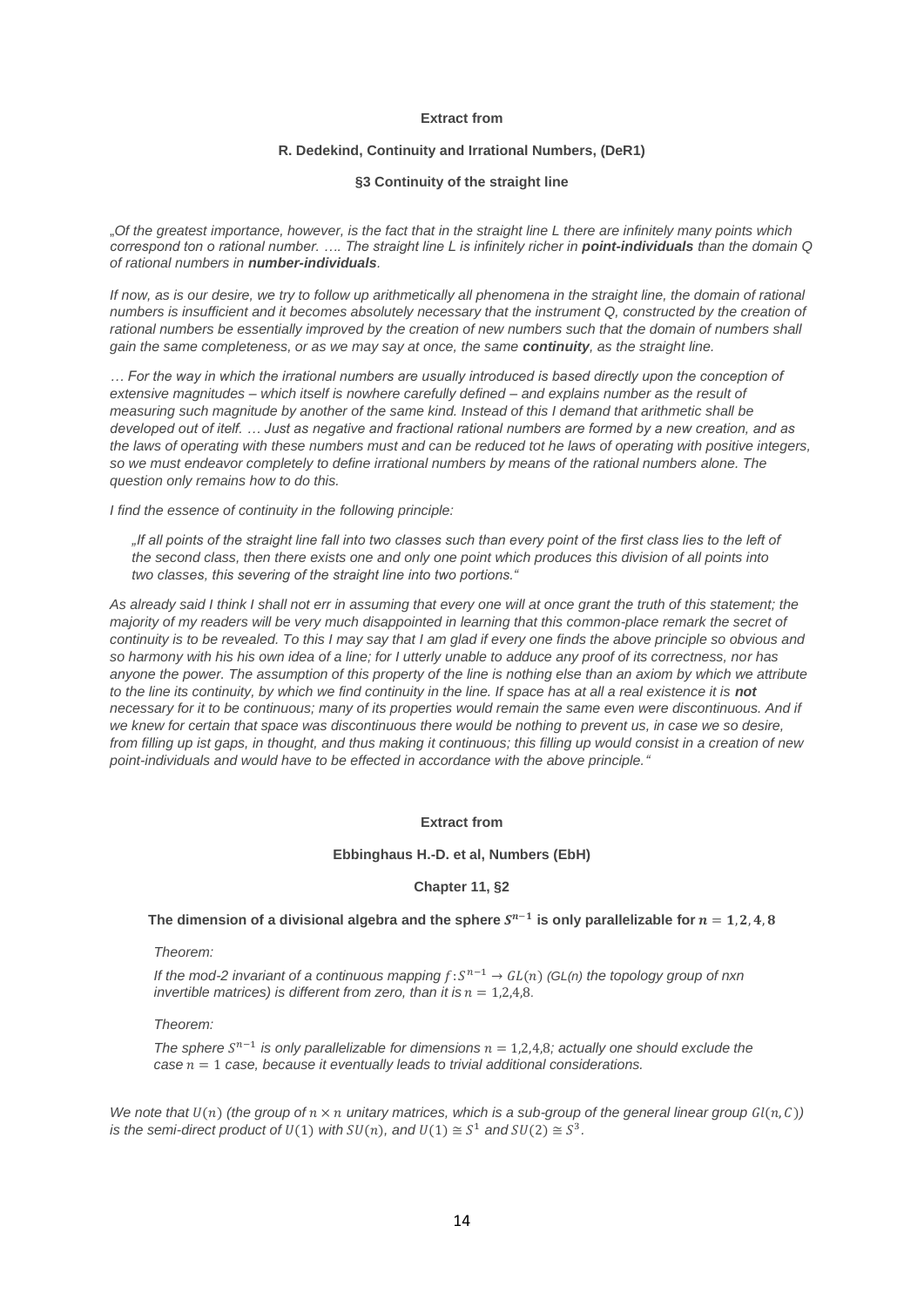#### **References & supporting papers**

(AbM) Abramowitz M., Stegun A., Handbook of mathematical functions, Dover Publications Inc., New York, 1970

(AhJ) Ahner J. F., A scattering trinity: the reproducing kernel, null-field equations and modified Green's functions, Q. J. Mech. Appl. Math. Vol. 39, No. 1, 153-162, 1986

(AlF) Almgren F. J., Plateau's Problem, An Invitation to Varifold Geometry, American Mathematical Society, New York, 2001

(AnE) Anderson E., The Problem of Time, Springer, Cambridge, UK, 2017

(AnJ) Annett J. F., Superconductivity, Superfluids and condensates, Oxford University Press, Oxford, 2004

(AnM) Anderson M. T., Geometrization of 3-manifolds via the Ricci flow, Notices Amer. Math. Sco. 51, (2004) 184-193

(ApT) Apostol T. M., Introduction to Analytic Number Theory, Springer Verlag, 2000

(ArA) Arthurs A. M., Complementary Variational Principles, Clarendon Press, Oxford, 1970

(ArE) Artin E., The Gamma Function, Holt, Rinehart and Winston, New York, Chicago, San Francisoc, Toronto, London, 1964

(ArN) Arcozzi N., Li X., Riesz transforms on spheres, Mathematical Research Letters, 4, 401-412, 1997

(AzA) Aziz A. K., Kellog R. B., Finite Element Analysis of Scattering Problem, Math. Comp., Vol. 37, No 156 (1981) 261-272

(AzT) Azizov T. Y., Ginsburg Y. P., Langer H., On Krein's papers in the theory of spaces with an indefinite metric, Ukrainian Mathematical Journal, Vol. 46, No 1-2, 1994, 3-14

(AzT1) Azizov, T. Y., Iokhvidov, I. S., Dawson, E. R., Linear Operators in Spaces With an Indefinite Metric, Wiley, Chichester, New York, 1989

(BaB) Bagchi B., On Nyman, Beurling and Baez-Duarte's Hilbert space reformulation of the Riemann Hypothesis, Indian Statistical Institute, Bangalore Centre, (2005), [www.isibang.ac.in](http://www.isibang.ac.in/)

(BaÁ) Baricz À., Mills' ratio: Monotonicity patterns and functional inequalities, J. Math. Anal. Appl. 340, 1362- 1370, 2008

(BaÀ) Baricz Á., Pogány T. K., Inequalities for the one-dimensional analogous of the Coloumb potential, Acta Polytechnica Hungarica, Vol. 10, No. 7, 53-67, 2013

(BaJ) Barbour J., Scale invariant gravity, particle dynamics, [gr-qc/0211021](https://arxiv.org/abs/gr-qc/0211021)

(BaR) Barnard R. W., Gordy M., Richards K. C., A note on Turán type and mean inequalities for the Kummer function, J. Math. Anal. Appl. 349 (1), 259-263, 2009

(BeA) Besse A., L., Einstein Manifolds, Springer-Verlag, Berlin, Heidelberg, 1987

(BeB) Berndt B. C., Ramanujan's Notebooks, Part I, Springer Verlag, New York, Berlin, Heidelberg, Tokyo, 1985

(BeB1) Berndt B. C., Number Theory in the Spirit of Ramanajan, AMS, Providence, Rhode Island, 2006

(BeG) Besson G., The geometrization conjecture after R. Hamilton and G. Perelman, Rend. Sem. Mat. Pol. Torino, Vol. 65, 4, 2007, pp. 397-411

(BeI) Belogrivov, I. I., On Transcendence and algebraic independence of the values of Kummer's functions, Translated from Sibirskii Matematicheskii Zhurnal, Vol. 12, No 5, 1971, 961-982 (BeL) Bel L., Introduction d'un tenseur du quatrième ordre, C. R. Acad. Sci. Paris, 247, 1094-1096, 1959

(BlD) Bleecker D., Gauge Theory and Variational Principles, Dover Publications, Inc., Mineola, New York, 1981

(BiI) Biswas I., Nag S., Jacobians of Riemann surfaces and the Sobolev space  $H_{1/2}$  on the circle, Mathematical Research Letters, 5, 1998, pp. 281-292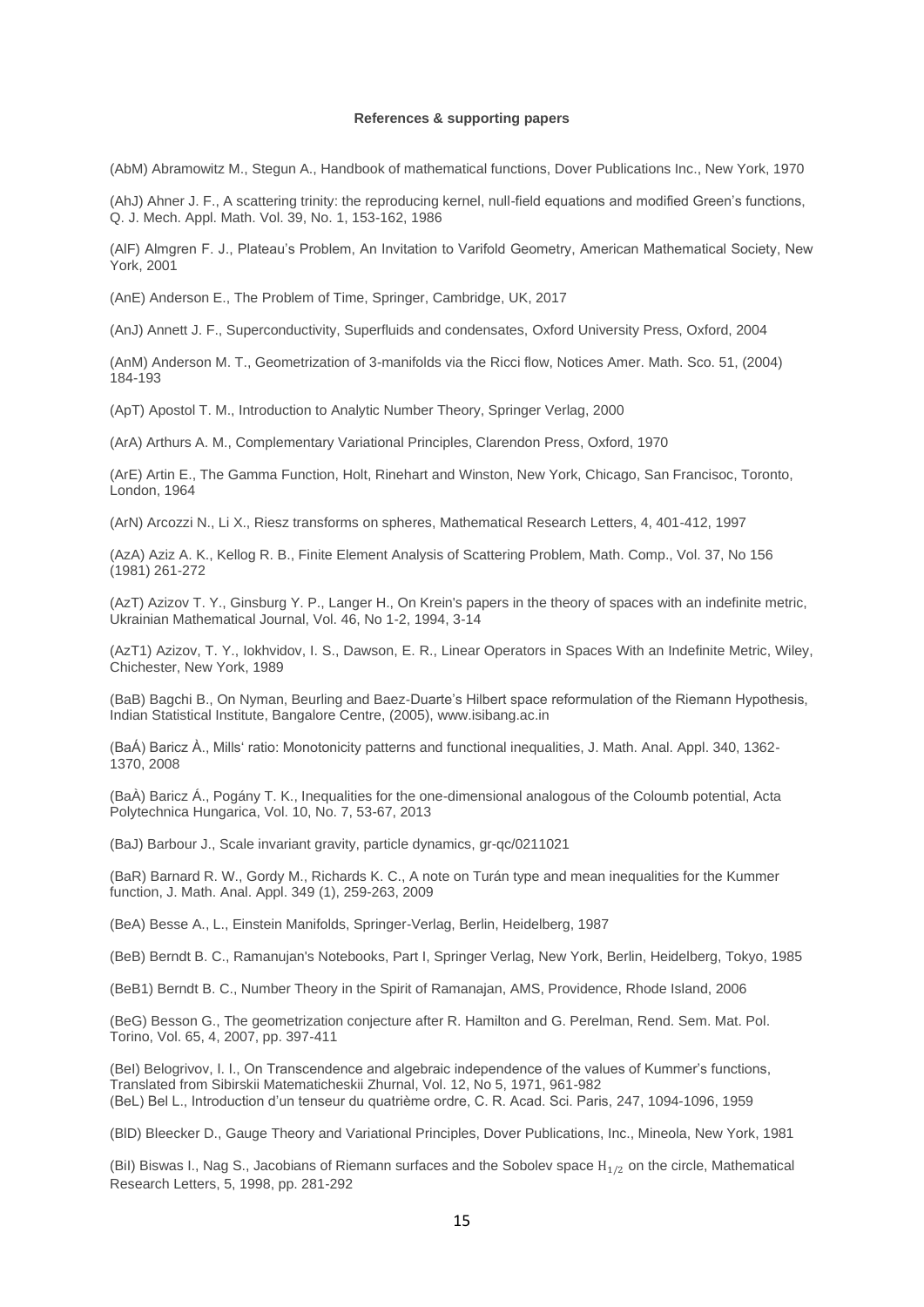(BiN) Bingham N. H., Goldie C. M., Teugels J. L., Regular variation, University Press, Cambridge, 1989

(BiN1) Bingham N. H., Szegö's theorem and its probabilistic descendants, Probability Surveys, Vol. 9, 287-324 2012

(BiP) Biane P., Pitman J., Yor M., Probability laws related to the Jacobi theta and Riemann Zeta functions, and Brownian excursion, Amer. Math. soc., Vol 38, No 4, 435-465, 2001

(BoD) Bohm D., Wholeness and the Implicate Order, Routledge & Kegan Paul, London, 1980

(BoD1) Bohm D., The Special Theory of Relativity, Routledge Classics, 2006

(BoJ) Bognar J., Indefinite Inner Product Spaces, Springer-Verlag, Berlin, Heidelberg, New York, 1974

(BoJ1) Bourgain J., Kozma G., One cannot hear the winding number, J. Eur. Math. Soc. 9, 2007, pp. 637-658

(BoM) Bonnet M., Boundary Integral Equations Methods for Solids and Fluids, John Wiley & Sons Ltd., Chichester, 1995

(BrH) Bezis H., Asymptotic Behavior of Some Evolution Systems, In: Nonlinear Evolution Equations (M. C. Crandall ed.). Academic Press, New York, 141-154, 1978

(BrK0) Braun K., Interior Error Estimates of the Ritz Method for Pseudo-Differential Equations, Japan J. Appl. Math., 3, (1986), 59-72

(BrK) Braun K., A new ground state energy model, [www.quantum-gravitation.de](http://www.quantum-gravitation.de/)

[\(BrK1\) Braun K., An alternative Schroedinger \(Calderon\) momentum operator enabling a quantum gravity model](http://www.fuchs-braun.com/null)

[\(BrK2\) Braun K., Global existence and uniqueness of 3D Navier-Stokes equations](http://www.fuchs-braun.com/null)

[\(BrK3\) Braun K., Some remarkable Pseudo-Differential Operators of order -1, 0, 1](http://www.fuchs-braun.com/null)

(BrK4) Braun K., A Kummer function based Zeta function theory to prove the Riemann Hypothesis and the Goldbach conjecture

(BrK5) An alternative trigonometric integral representation of the Zeta function on the critical line

(BrK6) [Braun K., A distributional Hilbert space framework to prove the Landau damping phenomenon](http://www.fuchs-braun.com/null)

(BrK7=BrK1) Braun K., An alternative Schroedinger (Calderón) momentum operator enabling a quantum gravity model

(BrK8) Braun K., Comparison table, math. modelling frameworks for SMEP and GUT

(BrK10) Braun K., J. A. Nitsche´s footprints to NSE problems, www.navier-stokes-equations.com

(BrK related papers) www.navier-stokes-equations.com/author-s-papers

(BuH) Buchholtz H., The Confluent Hypergeometric Function, Springer-Verlag, Berlin, Heidelberg, New York, 1969

(BrR) Brent R. P., An asymptotic expansion inspired by Ramanujan, [rpb@cslab.anu.edu.au](mailto:rpb@cslab.anu.edu.au)

(CaD) Cardon D., Convolution operators and zeros of entire functions, Proc. Amer. Math. Soc., 130, 6 (2002) 1725-1734

(CaF) Cap F., Lehrbuch der Plasmaphysik und Megnetohydrodynamic, Springer-Verlag Wien, New York, 1994

(CaH) Cao H.-D., Zhu X.-P., Hamilton-Perelman's Proof of the Poincare Conjecture and the Geometrization Conjecture, arXiv:math/0612069v1, 2006

(CaH1) Cao H. D., Chow B., Chu S. C., Yau S. T., Collected Papers on Ricci Flow, International Press2003

(CaJ) Cao J., DeTurck D., The Ricci Curvature with Rotational Symmetry, American Journal of Mathematics 116, (1994), 219-241

(CeC) Cercignani C., Theory and application of the Boltzmann equation, Scottish Academic Press, Edinburgh, Lonson, 1975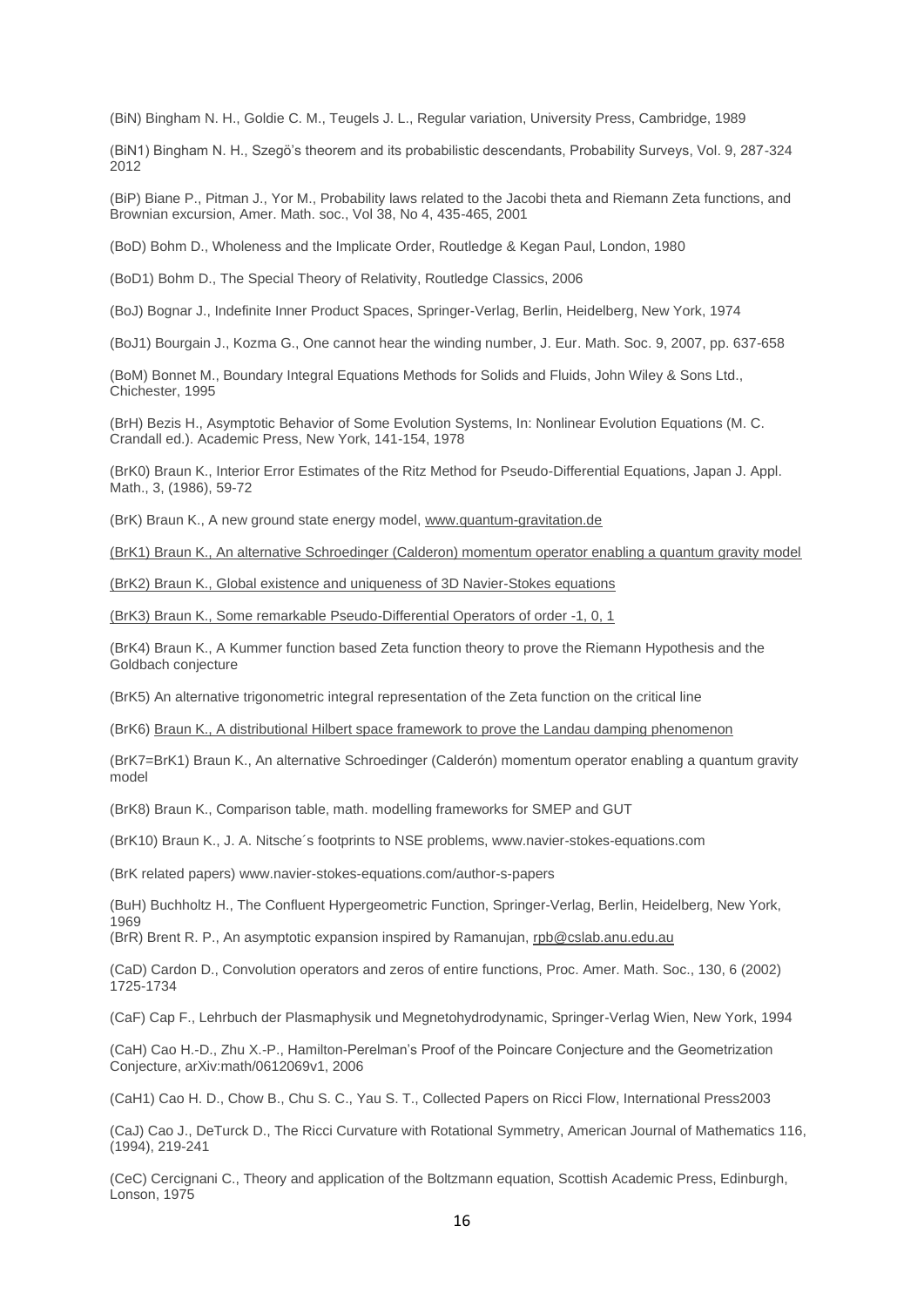(ChD) Christodoulou D., Klainerman, Asymptotic properties of linear field equations in Minkowski space, Comm. Pure Appl. XLIII, 137-199, 1990

(ChD1) Christodoulou D., Klainerman, The Global Nonlinear Stability of the Minkowski Space, Princeton University Press, New Jersey, 1993

(ChF) Chen F., F., Introdcution to Plasma Physics and Controlled Fusion, Volume I: Plasma Physics, Plenum Press, New York, 1984

(ChH) Chen H., Evaluations of Some Variant Euler Sums, Journal of Integer Sequences, Vol. 9, (2006) 1-9

(ChJ) Chabrowski J. H., Variational Methods for Potential Operator Equations: With Applications to Nonlinear Elliptic Equations, DeGruyter Studies in Mathematics, Vol. 24, Berlin, New York, 1997

(ChK) Chandrasekharan K., Elliptic Functions, Springer-Verlag, Berlin, Heidelberg, New York, Tokyo, 1985

(ChK1) Chaudhury K. N., Unser M., On the Hilbert transform of wavelets, arXiv:1107.4619v1

(ChJ) Choi J., Srivastava H. M., The Clauen function and ist related Integrals, Thai J. Math., Vol 12, No 2, 251- 264, 2014

(CiI) Ciufolini I., Wheeler J. A., Gravitation and Inertia, Princeton University Press, Princeton, New Jersey, 1995

(CoF) Coffey M. W., Polygamme theory, Li/Kneiper constantts, and validity of the Riemann Hypothesis, [http://arxiv.org](http://arxiv.org/)

(CoJ) Conway J. H., On Numbers and Games, CRC Press, Taylor & Francis Group, Boca Raton, London, New York, 2001

(CoM) Costabel M., Coercive Bilinear Form for Maxwell's Equations, Journal of Mathematical Analysis and Applications, Vol. 157, No 2, 1991, pp. 527-541

(CoP) Constatin P., Lax P. D., Majda A., A simple one-dimensional model for the three-dimensional vorticity model, Communications on Pure and Applied Mathematics, Vol. XXXVIII, 715-724, 1985

(CoR) Courant R., Hilbert D., Methods of Mathematical Physics Volume II, J. Wiley & Sons, New York, 1989

(DaP) Davis P. J., Hersh R., The Mathematical Experience, A Mariner Book, Houghton Mifflin Company, Boston, New York, 1998

(DeH) Dehnen H., Hönl H., Westphal K., Ein heuristischer Zugang zur allgemeinen Relativitätstheorie, Annalen der Physik, 7. Folge, Band 6, 1960, Freiburg/Br., Institut für theoretische Physik der Universität. Bei der Redaktion eingegangen am 2. Juni 1960

(DeJ) Derezinski J., Richard S., On Radial Schrödinger Operators with a Coulomb Potential, Ann. Henri Poincaré 19 (2018), 2869-2917

(DeJ1) Derbyshire J., Prime Obsession, Joseph Henry Press, Washington, D. C., 2003

(DeL) Debnath L., Shah F. A., Wavelet Transforms and Their Applications, Springer, New York, Heidelberg, Dordrecht, London, 2015

(DeR) Dendy R. O., Plasma Dynamics, Oxford Science Publications, Oxford, 1990

(DeR1) Dedekind R., Continuity and Irrational Numbers, Essays on the Theory of Numbers, Continuity and Irrational Numbers, Dover Publications, New York

(DiP) Dirac P. A. M., A new basis for cosmology, Proc. R. Soc. Lond., Series A, 1938, Vol. 165, pp. 199-208

(DiP1) Dirac P. A. M., Classical Theory of Radiating Electrons, Proc. R. Soc. Lond., Series A, 1938, Vol. 167, pp. 148-169

(DiR) Dicke R. H., Gravitation without a Principle of Equivalence, Rev. Mod. Phys. 29, 1957, pp. 363-376

(DrM) Dritschel M. A., Rovnyak, J., Operators on indefinite inner product spaces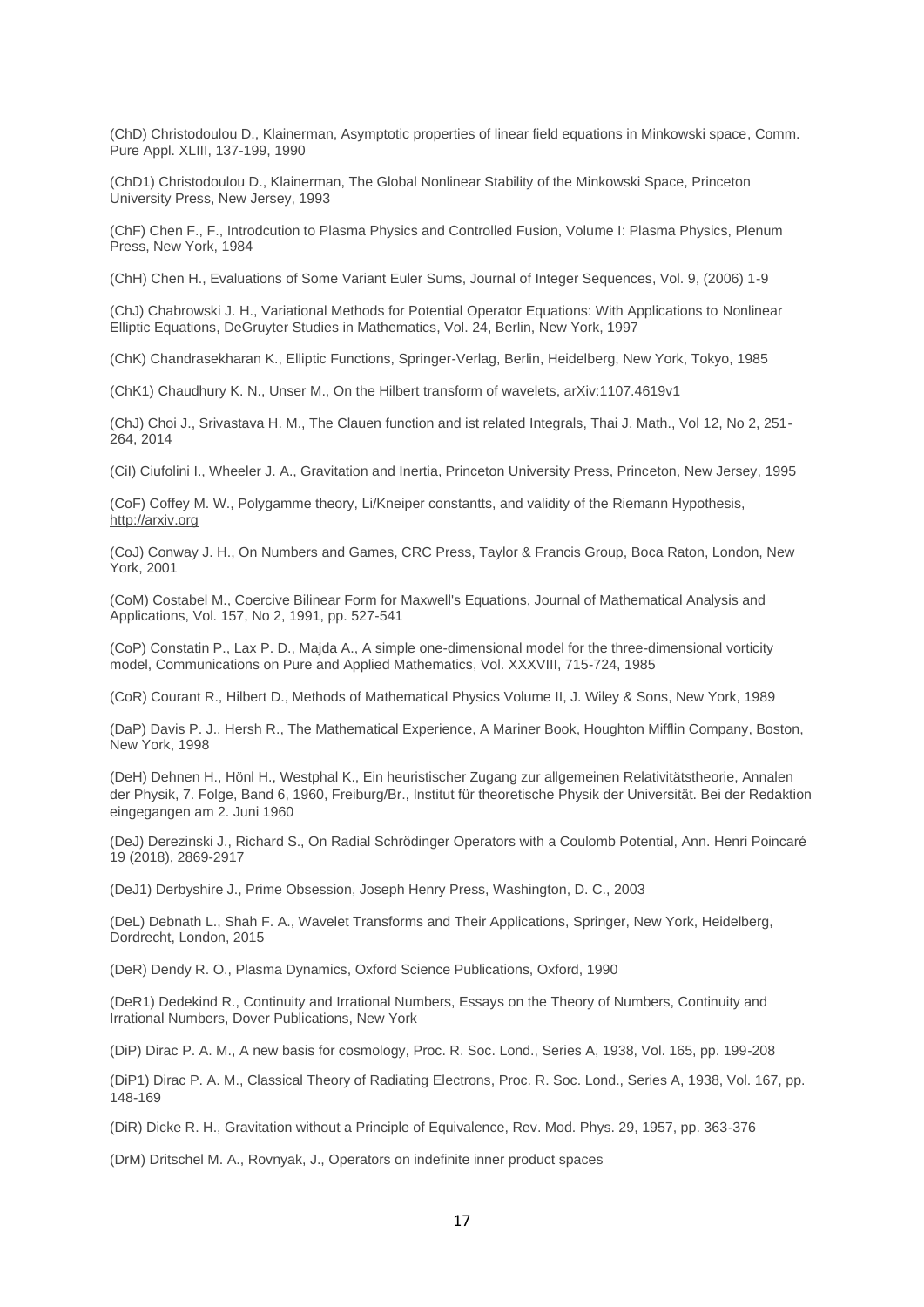(DrW) Drees W. B., Interpretation of "The Wave Function of the Universe", International Journal of Theoretical Physics, Vol. 26, No 10, 1987, pp. 939942

(EbH) Ebbinghaus H.-D. et al., Numbers, Springer Science, Business Media New York, 1991

(EbP) Ebenfelt P., Khavinson D., Shapiro H. S., An inverse problem for the double layer potential, Computational Methods and Function Theory, Vol. 1, No. 2, 387-401, 2001

(EdH) Edwards Riemann's Zeta Function, Dover Publications, Inc., Mineola, New York, 1974

(EhP) Ehrlich P., Contemporary infinitesimalist theories of continua and their late 19th- and early 20th-century forerunners, arXiv.org 180.03345, Dec 2018

(EiA) Einstein A., Grundzüge der Relativitätstheorie, Vieweg & Sohn, Braunschweig, Wiesbaden, 1992

(EiA1) Einstein A., Äther und Relativitätstheorie, Julius Springer, Berlin, 1920

(EiA2) Einstein A., Podolsky B., Rosen N., Can Quantum-Mechanical Description of Physical Reality Be Considered Complete?, Physical Review, Vol. 47, 1935

(EiA3) Einstein A., Über den Einfluß der Schwerkraft auf die Ausbreitung des Lichtes, Annalen der Physik, 35, 1911, pp. 898-908

(EiA4) Einstein A., Mein Weltbild, Ullstein, 2019

(ElL) Elaissaoui L., Guennoun Z. El-Abidine, Relating log-tangent integrals with the Riemann zeta function, arXiv, May 2018

(ElL1) Elaissaoui L., Guennoun Z. El-Abidine, Evaluation of log-tangent integrals by series involving zeta(2n+1), arXiv, May 2017

(EsG) Eskin G. I., Boundary Value Problems for Elliptic Pseudodifferential Equations, Amer. Math. Soc., Providence, Rhode Island, 1981

(EsO) Esinosa O., Moll V., On some definite integrals involving the Hurwitz zeta function, Part 2, The Ramanujan Journal, 6, p. 449-468, 2002

(EsR) Estrada R., Kanwal R. P., Asymptotic Analysis: A Distributional Approach, Birkhäuser, Boston, Basel, Berlin, 1994

(EyG) Eyink G. L., Stochastic Line-Motion and Stochastic Conservation Laws for Non-Ideal Hydrodynamic Models. I. Incompressible Fluids and Isotropic Transport Coefficients, arXiv:0812.0153v1, 30 Nov 2008

(FaK) Fan K., Invariant subspaces of certain linear operators, Bull. Amer. Math. Soc. 69 (1963), No. 6, 773-777

(FaM) Farge M., Schneider K., Wavelets: application to turbulence, University Warnick, lectures, 2005

(FaM1) Farge M., Schneider K., Wavelet transforms and their applications to MHD and plasma turbulence: a review, arXiv:1508.05650v1, 2015

(FeE) Fermi E., Quantum Theory for Radiation, Reviews of Modern Physics, Vol. 4, 1932

(FeR) Feynman R. P., Quantum Electrodynamics, Benjamin/Cummings Publishing Company, Menlo Park, California, 1961

(FlD) Fleisch D., A Student's Guide to Maxwell's Equations, Cambridge University Press, 2008

(GaA) Ganchev A. H., Greenberg W., van der Mee C. V. M., A class of linear kinetic equations in Krein space setting, Integral Equations and Operator Theory, Vol. 11, 518-535, 1988

(GaB) Ganter B., Die Entschlüsselung der Feinstrukturkonstanten, [bernd.ganter.fsk@gmx.de](mailto:bernd.ganter.fsk@gmx.de)

(GaG) Galdi G. P., The Navier-Stokes Equations: A Mathematical Analysis, Birkhäuser Verlag, Monographs in Mathematics, ISBN 978-3-0348-0484-4

(GaL) Garding L., Some points of analysis and their history, Amer. Math. Soc., Vol. 11, Providence Rhode Island, 1919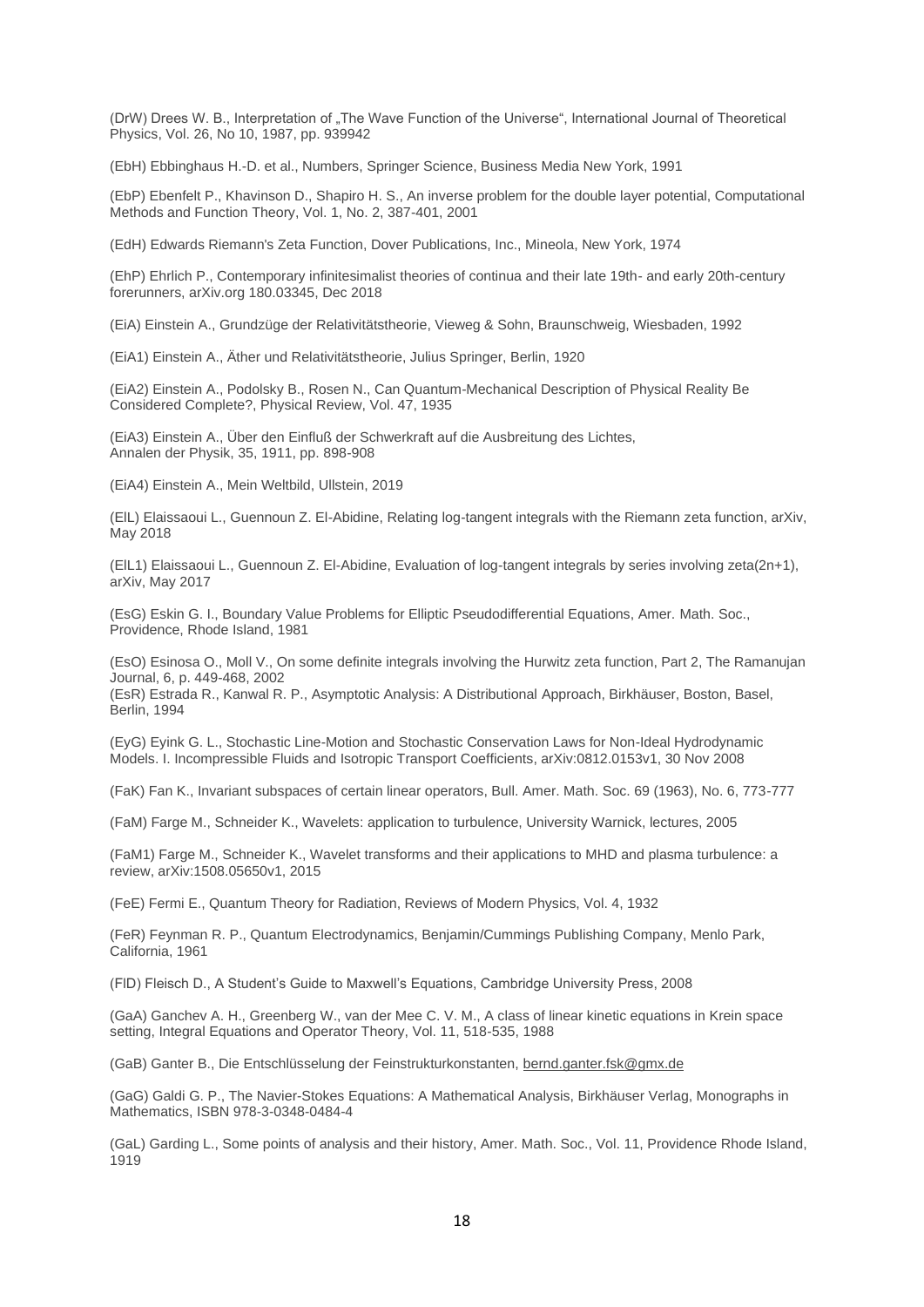(GaW) Gautschi W., Waldvogel J., Computing the Hilbert Transform of the Generalized Laguerre and Hermite Weight Functions, BIT Numerical Mathematics, Vol 41, Issue 3, pp. 490-503, 2001

(GiY) Giga Y., Weak and strong solutions of the Navier-Stokes initial value problem, Publ. RIMS, Kyoto Univ. 19 (1983) 887-910

(GöK) Gödel, K., An Example of a New Type of Cosmological Solutions of Einstein's Field Equations of Gravitation, Review of Modern Physics, Vol. 21, No. 3, 1949

(GrI) Gradshteyn I. S., Ryzhik I. M., Table of integrals series and products, Academic Press, New York, San Franscisco, London, 1965

(GrJ) Graves J. C., The conceptual foundations of contemporary relativity theory, MIT Press, Cambridge, Massachusetts, 1971

(GuR) Gundersen R. M., Linearized Analysis of One-Dimensional Magnetohydrodynamic Flows, Springer Tracts in Natural Philosophy, Vol 1, Berlin, Göttingen, Heidelberg, New York, 1964

(HaE) Haidemenakis E. D., Physics of Solids in Intense Magnetic Fields, Plenum Press, New York, 1969

(HaG) Hardy G. H., Riesz M., The general theory of Dirichlet's series, Cambridge University Press, Cambridge, 1915

(HaJ) Havil J., Gamma, exploring euler's constant, Princeton University Press, Princeton and Oxford, 2003

(HaJ1) Hartle J. B., Hawking S. W., Wave function of the Universe, Physical Review, D, Vol. 28, No. 12, 1983

(HaR) Hamilton R. S., Non-singular solutions of the Ricci flow on three-manifolds, Com. Anal. and Geometry, Vol. 7, No. 4, pp. 695-729, 1999

(HaR1) Hamilton R. S., Three manifolds with positive Ricci curvature, Lour. Diff. Geom. 17, pp. 255-306, 1982

(HaS) Hawking S. W., Penrose R., The Singularities of Gravitational Collapse and Cosmology, The Royal Society, Vol. 314, Issue 1519, 1970

(HaS1) Hawking S. W., Particle Creation by Black Holes, Commun. Math. Phys. 43, 199-220, 1975

(HeB) Helffer B., Nier F., Hypoelliptic Estimates and Spectral Theory for Fokker-Planck Operators and Witten Laplacians, Springer, Berlin, Heidelberg, New York, 2000

(HeJ) Heywood J. G., Walsh O. D., A counter-example concerning the pressure in the Navier-Stokes equations, as  $t \to 0^+$ , Pacific Journal of Mathematics, Vol. 164, No. 2, 351-359, 1994

(HeM) Heidegger M., Holzwege, Vittorio Klostermann, Frankfurt a. M., 2003

(HeW) Heisenberg W., The Principles Of The Quantum Theory, University of Chicago Press, 1930

(HiP) Higgs P. W., Spontaneous Symmetry Breakdown without Massless Bosons, Physical Review, Vol. 145, No 4, p. 1156-1162, 1966

(HoA) Horvath A. G., Semi-indefinite-inner-product and generalized Minkowski spaces, arXiv

(HoE) Hopf E., Ergodentheorie, Springer-Verlag, Berlin, Heidelberg, New York, 1070

(HoM) Holschneider M., Wavelets, An Analysis Tool, Clarendon Press, Oxford, 1995

(HuA) Hurwitz A., Über einen Satz des Herrn Kakeya, Zürich, 1913

(IvV) Ivakhnenko, V. I., Smirnow Yu. G., Tyrtyshnikov E. E., The electric field integral equation: theory and algorithms, Inst. Numer. Math. Russian of Academy Sciences, Moscow, Russia

(IwC) Iwasaki C., A Representation of the Fundamental Solution for the Fokker–Planck Equation and Its Application, Fourier Analysis Trends in Mathematics, 211–233, Springer International Publishing, Switzerland, 2014

(JoF) John F., Formation of singularities in elestic waves, Lecture Notes in Phys., Springer-Verlag, 190-214, 1984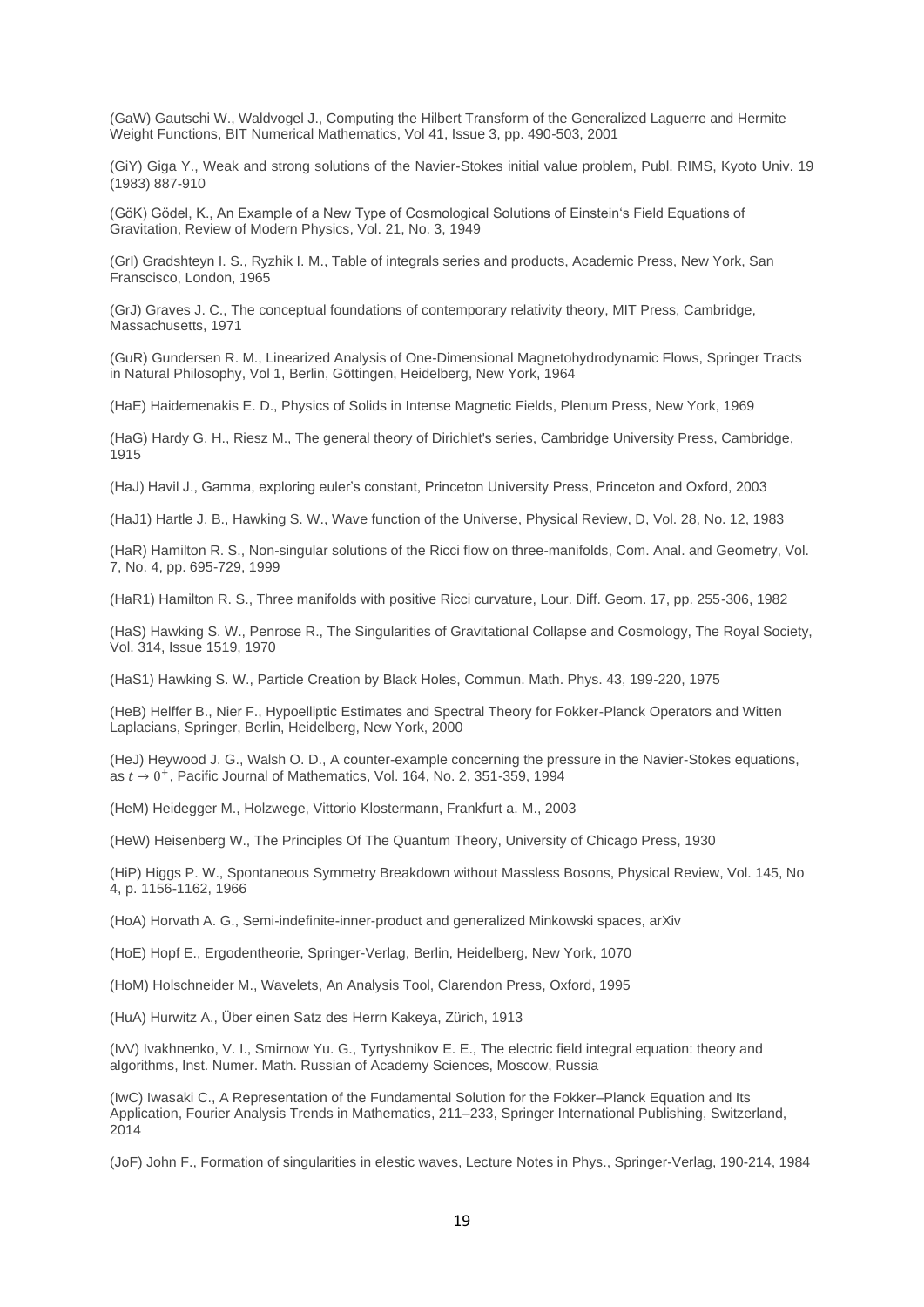(KaD) Karp D., Sitnik S. M., Log-convexity and log-concavity of hypergeometric-like functions, J. Math. Anal. Appl. 364, 384-394, 2010

(KaD1) Kazanas D., Cosmological Inflation: A Personal Perspective, Astrophys. Space Sci. Proc., (2009) 485-496

(KaM) Kaku M., Introduction to Superstrings and M-Theory, Springer-Verlag, New York, Inc., 1988

(KaM1) Kac M., Probability methods in some problems of analysis and number theory, Bull. Am. Math. Soc., 55, 641-655, (1949)

(KeL) Keiper J. B., Power series expansions of Riemann's Zeta function, Math. Comp. Vol 58, No 198, (1992) 765-773

(KiA) Kirsch A., Hettlich F., The Mathematical Theory of Time-Harmonic Maxwell´s Equations, expansion-, integral-, and variational methods, Springer-Verlag, Heidelberg, New York, Dordrecht, London, 2015

(KiA1) Kiselev A. P., Relatively Undistorted Cylindrical Waves Depending on Three Spacial Variables, Mathematical Notes, Vol. 79, No. 4, 587-588, 2006

(KiC) Kittel C., Introduction to Solid State Physics, Wiley, New Delhi, 2015 (KlB) Kleiner B., Lott J., Notes on Perelman's papers, Mathematics ArXiv

(KiH) Kim H., Origin of the Universe: A Hint from Eddington-inspired Born-Infeld gravity, Journal of the Korean Physical Society, Vol. 65, No. 6, pp. 840-845, 2014

(KlS) Klainermann S., Rodnianski, Regularity and geometric properties of solutions of the Einstein-Vacuum equations, Journées équations aux dérivées partielles, No. 14, p. 14, 2002

(KlS1) Klainerman S., Nicolò, The Evolution Problem in General Relativity, Birkhäuser, Boston, Basel, Berlin, 1950

(KlS2) Klainerman S., Remarks on the global Sobolev inequalities in Minkowski space, Comm. Pure. Appl. Math., 40, 111-117, 1987

(KlS3) Klainerman S., Uniform decay estimates and the Lorentz invariance of the classical wave equation, Comm. Pure Appl. Math., 38, 321-332, 1985

(KnA) Kneser A., Das Prinzip der kleinsten Wirkung von Leibniz bis zur Gegenwart, B. G. Teubner, Leipzig, Berlin, 1928

(KoA) Kolmogoroff A., Une contribution à l'étude de la convergence des séries de Fourier, Fund. Math. Vol. 5, 484-489

(KoH) Koch H., Tataru D., Well-poseness for the Navier-Stokes equations, Adv. Math., Vol 157, No 1, 22-35, 2001

(KoJ) Korevaar J., Distributional Wiener-Ikehara theorem and twin primes, Indag. Mathem. N. S., 16, 37-49, 2005

(KoV) Kowalenko V., Frankel N. E., Asymptotics for the Kummer Function of Bose Plasmas, Journal of Mathematical Physics 35, 6179 (1994)

(KrA) Krall A. M., Spectral Analysis for the Generalized Hermite Polynomials, Trans. American Mathematical Society, Vol. 344, No. 1 (1994) pp. 155-172

(KrK) Krogh K., Origin of the Blueshift in Signals from Pioneer 10 and 11, [astro-ph/0409615](https://arxiv.org/abs/astro-ph/0409615)

(KrR) Kress R. Linear Integral Equations, Springer-Verlag, Berlin, Heidelberg, New York, London, Paris, Tokyo, Hong Kong, 1941

(KrR1) Kraußhar R. S., Malonek H. R., A charachterization of conformal mappings in  $R<sup>4</sup>$  by a formal differentiability condition, Bulletin de la Societè Royale de Liège, Vol. 70, Vol. 1, 35-49, 2001

(LaC) Lanczos C., The variational principles of mechanics, Dover Publications Inc., New York, 1970

(LaC1) Langenhof C. E., Bounds on the norm of a solution of a general differential equation, Proc. Amer. Math. Soc., 8, 615-616, 1960

(LaE) Landau E., Die Lehre von der Verteilung der Primzahlen, Vol 1, Teubner Verlag, Leipzig Berlin, 1909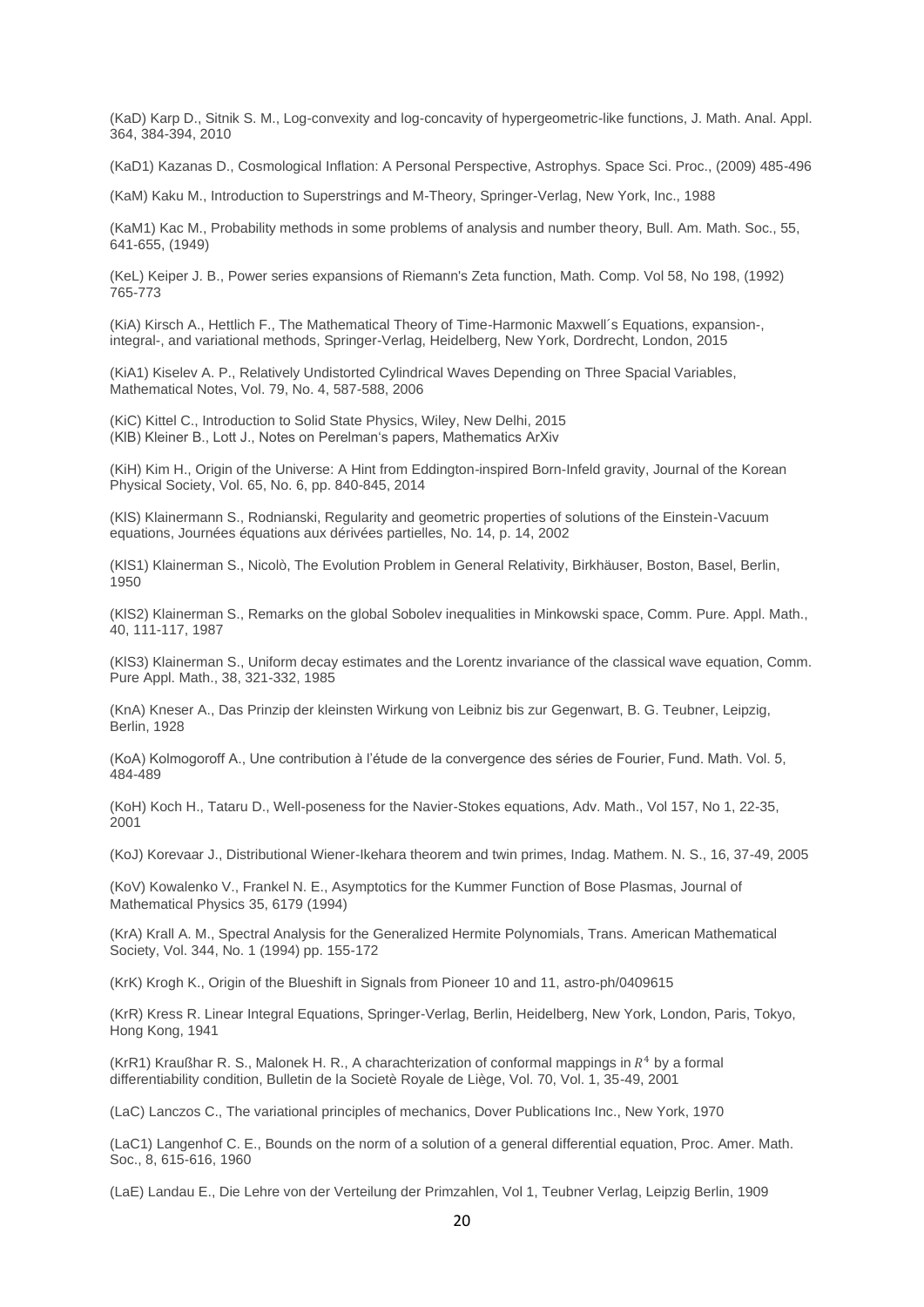(LaE1) Landau E., Über die zahlentheoretische Function  $\varphi(n)$  und ihre Beziehung zum Goldbachschen Satz, Nachrichten von der Gesellschaft der Wissenschaften zu Göttingen, Mathematisch-Physikalische Klasse, Vol 1900, p. 177-186, 1900

(LaE2) Landau E., Die Lehre von der Verteilung der Primzahlen, Vol. 2, Teubner Verlag, Leipzig Berlin, 1909

(LaE3) Landau E., Über eine trigonometrische Summe, Nachrichten von der Gesellschaft der Wissenschaften zu Göttingen, Mathematisch-Physikalische Klasse, 1928, p. 21-24

(LaE4) Landau E. Vorlesungen über Zahlentheorie, Erster Band, zweiter Teil, Chelsea Publishing Company, New York, 1955

(LaE5) Landau E., Die Goldbachsche Vermutung und der Schnirelmannsche Satz, Nachrichten von der Gesellschaft der Wissenschaften zu Göttingen, Math.-Phys. Klasse, 255-276, 1930

(LaE6) Landau E., Über die Fareyreihe und die Riemannsche Vermutung, Göttinger Nachrichten (1932), 347-352

(LaG) Lachaud G., Spectral analysis and the Riemann hypothesis, J. Comp. Appl. Math. 160, pp. 175190, 2003

(LaJ) An Elementary Problem Equivalent to the Riemann Hypothesis, https://arxiv.org

(LeN) Lebedev N. N., Special Functions and their Applications, translated by R. A. Silverman, Prentice-Hall, Inc., Englewood Cliffs, New York, 1965

(LeN1) Lerner N., A note on the Oseen kernels, in Advances in Phase Space Analysis of Partial Differential Equations, Siena, pp. 161-170, 2007

(LeP) LeFloch P. G., Ma Y., The global nonlinear stability of Minkowski space, arXiv: 1712.10045v1, 28 DEc 2017

(LiI) Lifanov I. K., Poltavskii L. N., Vainikko G. M., Hypersingular Integral Equations and their Applications, Chapman & Hall/CRC, Boca Raton, London, New York, Washington, D. C., 2004

(LiI1) Lifanov I. K., Nenashaev A. S., Generalized Functions on Hilbert Spaces, Singular Integral Equations, and Problems of Aerodynamics and Electrodynamics, Differential Equations, Vol. 43, No. 6, pp. 862-872, 2007

(LiJ) Linnik J. V., The dispersion method in binary additive problems, American Mathematical Society, Providence, Rhode Island, 1963

(LiP) Lions P. L., On Boltzmann and Landau equations, Phil. Trans. R. Soc. Lond. A, 346, 191-204, 1994

(LiP1) Lions P. L., Compactness in Boltzmann's equation via Fourier integral operators and applications. III, J. Math. Kyoto Univ., 34-3, 539-584, 1994

(LiX) Li Xian-Jin, The Positivity of a Sequence of Numbers and the Riemann Hypothesis, Journal of Number Theory, 65, 325-333 (1997)

(LoA) Lifanov I. K., Poltavskii L. N., Vainikko G. M., Hypersingular Integral Equations and Their Applications, Chapman & Hall/CRC, Boca Raton, London, New York, Washington, D. C. 2004

(LoJ) Long J. W., The Grad Student's Guide to Kant's Critique of Pure Reason, iUniverse, Bloomington, 2016

(LuL) Lusternik L. A., Sobolev V. J., Elements of Functional Analysis, A Halsted Press book, Hindustan Publishing Corp. Delhi, 1961

(MaJ) Mashreghi, J., Hilbert transform of  $log[f]$ , Proc. Amer. Math. Soc., Vol 130, No 3, p. 683-688, 2001

(MaJ1) Marsden J. E., Hughes T. J. R., Mathematical foundations of elasticity, Dover Publications Inc., New York, 1983

(MeJ) Meiklejohn J. M. D., The Critique of Pure Reason, By Immanuel Kant, Translated by J. M. D. Meiklejohn, ISBN-13 978-1977857477, ISBN-10: 1977857477

(MeY) Meyer Y., Coifman R., Wavelets, Calderón-Zygmund and multilinear operators, Cambridge University Press, Cambridge, 1997

(MiJ) Milnor J., Morse Theory, Annals of Mathematical Studies, No. 51, Princeton University Press, Princeton, 963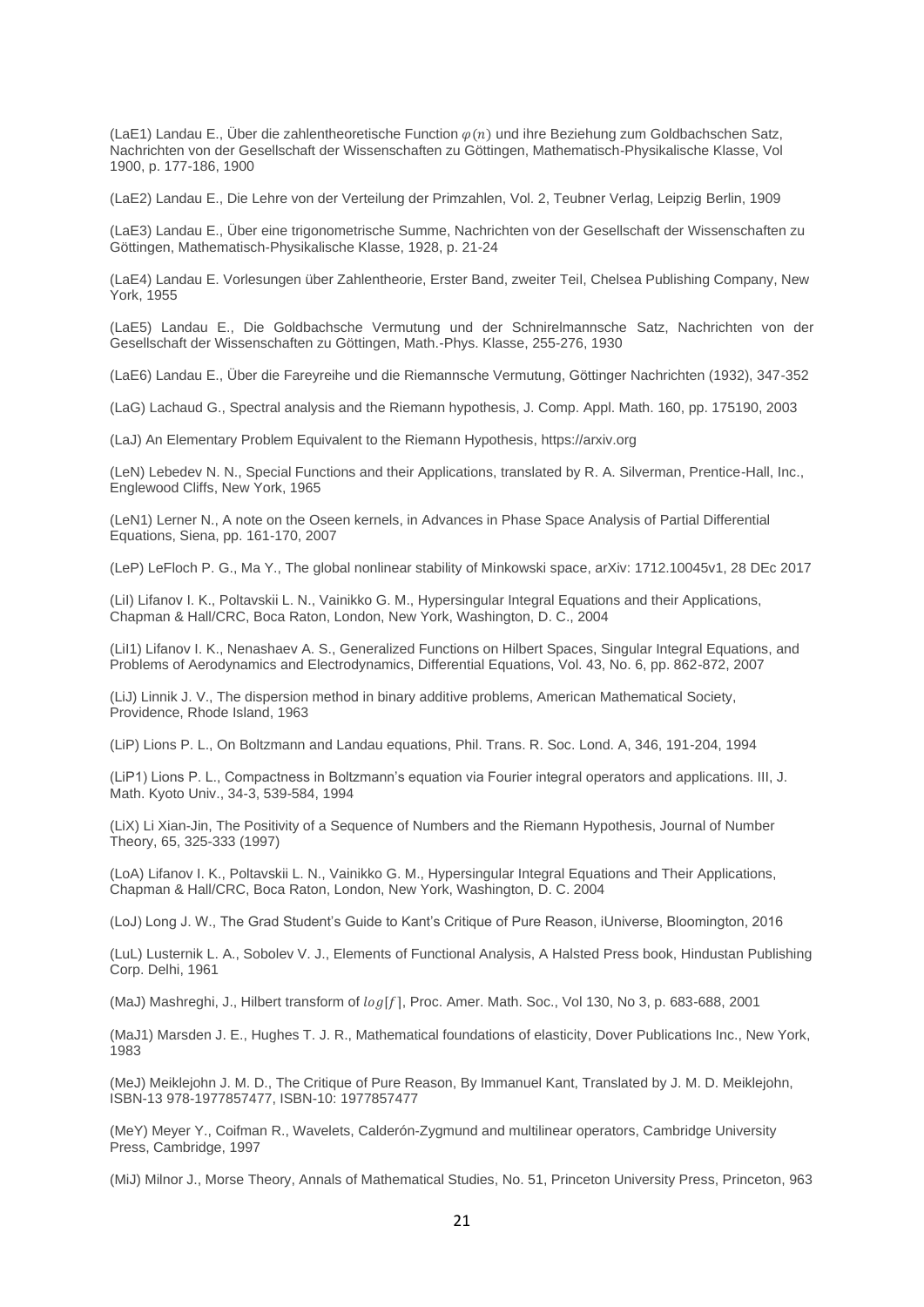(MiK) Miyamoto K., Fundamentals of Plasma Physics and Controlled Fusion, NIFS-PROC-48, Oct. 2000 (MiT) Mikosch T., Regular Variation, Subexponentiality and Their Application in Probability Theory, University of Groningen

(MoC) Mouhot C., Villani C., On Landau damping, Acta Mathematica, Vol. 207, Issue 1, p. 29-201, 2011

(MoJ) Morgan J. W., Tian G., Ricci Flow and the Poincare Conjecture, Mathematics ArXiv

(MoM) Morse M., Functional Topology and Abstract Variational Theory, Proc. N. A. S., 326-330, 1938

(NaC) Nasim C. On the summation formula of Voronoi, Trans. American Math. Soc. 163, 35-45, 1972

(NaP) Naselsky P. D., Novikov D. I., Noyikov I. D., The Physics of the Cosmic Microwave Background, Cambridge University Press, Cambridge, New York, Melbourne, Madrid, Cape Town, Singapore, Sao Paulo, 2006

(NaS) Nag S., Sullivan D., Teichmüller theory and the universal period mapping via quantum calculus and the  $H^{1/2}$  space on the circle, Osaka J. Math., 32, 1-34, 1995

(NeD) Neuenschwander D. E., Emmy Noether's Wonderful Theorem, The John Hopkins University Press, Baltimore, 2011

(NiJ) Nitsche J. A., lecture notes I, 3.1-3.18, Approximation Theory in Hilbert Scales

(NiJ1) Nitsche J. A., lecture notes II, 4.1-4.8, Extensions and Generalizations

(NiJ2) Nitsche J. A., Direct Proofs of Some Unusual Shift-Theorems, Anal. Math. Appl., Gauthier–Villars, Montrouge, 1988, pp. 383–400

(NiJ3) Nitsche J. A., Free boundary problems for Stokes's flows and finite element methods, Equadiff. 6, 2006, pp. 327-332

(NiJ\*) Nitsche J. A., Direct Proofs of Some Unusual Shift-Theorems, Anal. Math. Appl., Gauthier-Villars, Montrouge, pp.383-400, 1988, Dedicated to Prof. Dr. Jacques L. Lions on His 60th Birthday

(NiJT) Nielsen J. T., Guffanti A., Sarkar S., Marginal evidence for cosmic acceleration from Type Ia supernovae, Sci. Rep. 6, 35596, doi: 10.1038/srep35596 (2016), nature.com/articles/srep35596

(NiN) Nielsen N., Die Gammafunktion, Chelsea Publishing Company, Bronx, New York, 1965

(ObF) Oberhettinger, Tables of Mellin Transforms, Springer-Verlag, Berlin, Heidelberg, New York, 1974

(OlF) Olver F. W. J., Asymptotics and special functions, Academic Press, Inc., Boston, San Diego, New York, London, Sydney, Tokyo, Toronto, 1974

(OlF1) Olver F. W. J., Lozier D. W., Boisvert R. F., Clark C. W., NIST Handbook of Mathematical Functions

(OlR) Oloff R., Geometrie der Raumzeit, Vieweg & Sohn, Braunschweig/Wiesbaden, 1999

(OsK) Oskolkov K. I., Chakhkiev M. A., On Riemann "Nondifferentiable" Function and the Schrödinger Equation, Proc. Steklov Institude of Mathemtics, Vol. 269, 2010, pp. 186-196

(OsH) Ostmann H.-H., Additive Zahlentheorie, erster Teil, Springer-Verlag, Berlin, Göttingen, Heidelberg, 1956

(PaY) Pao Y.-P., Boltzmann Collision Operator with Inverse-Power Intermolecular Potentials, Leopold Classic Library, 1974 (New York University, Courant Institute of Mathematical Sciences, Magneto-Fluid Dynamics Division)

(PeB) Petersen B. E., Introduction the the Fourier transform and Pseudo-Differential operators, Pitman Advanced Publishing Program, Boston, London, Melbourne, 1983

(PeM) Perel M., Gorodnitskiy E., Representations of solutions of the wave equation based on relativistic wavelet, arXiv:1205.3461v1, 2012

(PeO) Perron O., Die Lehre von den Kettenbrüchen, Volumes 1-2, Nabu Public Domain Reprint, copyright 1918 by B. G. Teubner in Leipzig

(PeR) Penrose R., Cycles of Time, Vintage, London, 2011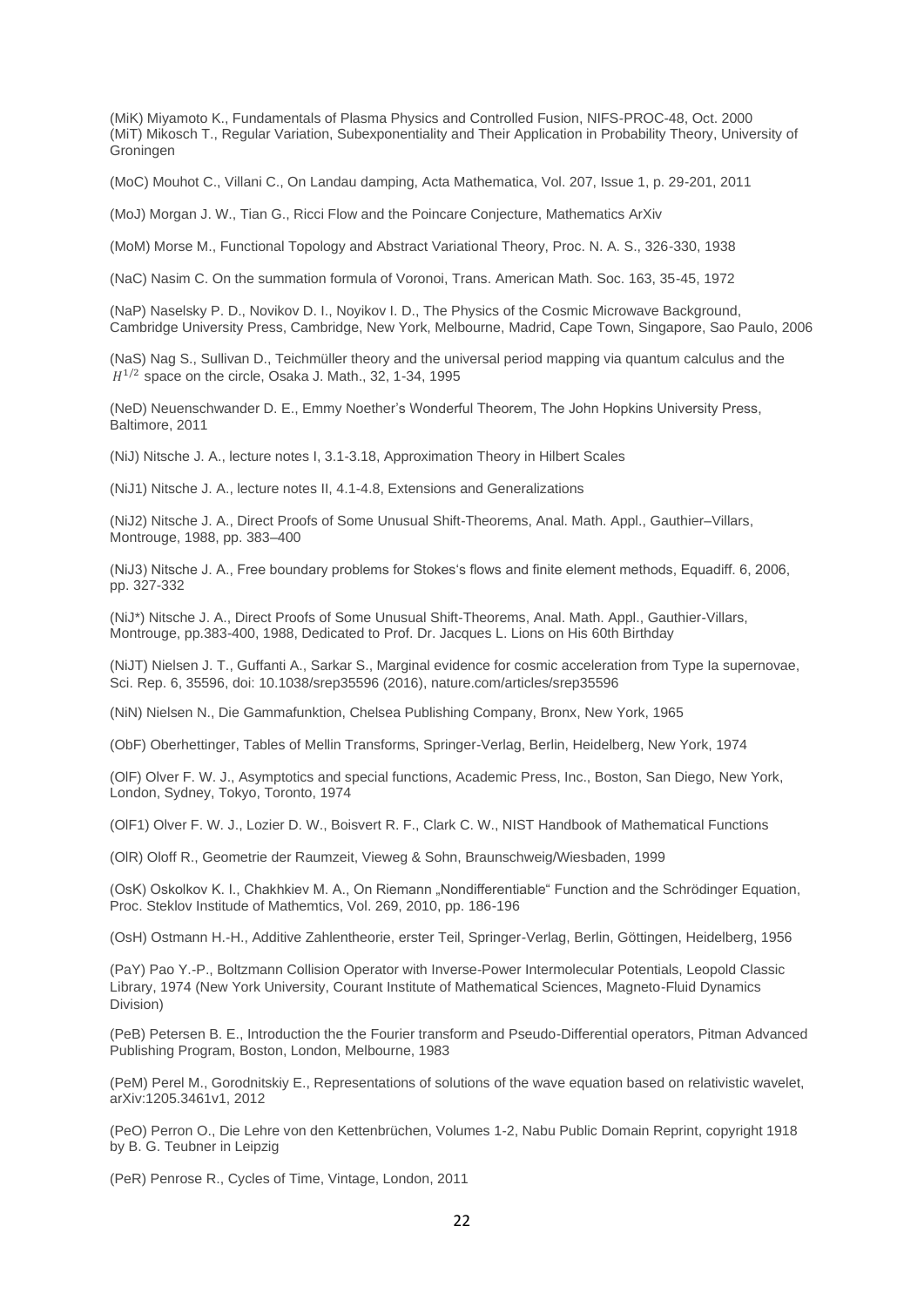(PeR1) Peralta-Fabi, R., An integral representation of the Navier-Stokes Equation-I, Revista Mexicana de Fisica, Vol 31, No 1, 57-67, 1984

(PeR2) Penrose R., Structure of space-time, Batelle Rencontre, C. M. DeWitt and J. M. Wheeler, 1967

(PeR3) Penrose R., Zero rest mass fields including gravitation: asymptotic behaviours, Proc. Toy. Soc. Lond., A284, 159-203, 1962

(PeR4) Penrose R., The Emperor's New Mind: Concerning Computers, Minds, and the Laws of Physics, Oxford Univ. Press, 1989

(PeR5) Penrose R., Rindler W., Spinors and Space-Time, Cambridge University Press, Cambridge, 1984

(PhR) Phillips R., Dissipative operators and hyperbolic systems of partial differential equations, Trans. Amer. Math. Soc. 90 (1959), 193-254

(PiS) Pilipovic S., Stankovic B., Tauberian Theorems for Integral Transforms of Distributions, Acta Math. Hungar. 74, (1-2) (1997), 135-153

(PiS1) Pilipovic S., Stankovic B., Wiener Tauberian theorems for distributions, J. London Math. Soc. 47 (1993), 507-515

(PlJ) J. Plemelj, Potentialtheoretische Untersuchungen, B.G. Teubner, Leipzig, 1911

(PoE) Postnikov E. B., Singh V. K. Continuous wavelet transform with the Shannon wavelet from the point of view of hyperbolic partial differential equations, arXiv:1551.03082

(PoG) Polya G., Über Nullstellen gewisser ganzer Funktionen, Math. Z. 2 (1918) 352-383

(PoG1) Polya G., Über eine neue Weise bestimmte Integrale in der analytischen Zahlentheorie zu gebrauchen, Göttinger Nachr. (1917) 149-159

(PoG2) Polya G. Über die algebraisch-funktionentheoretischen Untersuchungn von J. L. W. V. Jensen, Det Kgl. Danske Videnskabernes Selskab., Mathematisk-fysiske Meddeleler. VII, 17, 1927

(PoG3) Polya G., Über Potenzreihen mit ganzzahligen Koeffizienten, Math. Ann. 77, 1916, 497-513

(PoG4) Polya G., Arithmetische Eigenschaften der Reihenentwicklung rationaler Funktionen, J. Reine und Angewandte Mathematik, 151, 1921, 1-31

(PoD) Pollack D., Initial Data for the Cauchy Problem in General Relativity, General Relativity Spring School 2015, Junior Scientist Andrejewski Days, March 22nd to April 4th, 2015, Brandenburg an der Havel, Germany

(PoP) Poluyan P., Non-standard analysis of non-classical motion; do the hyperreal numbers exist in the quantumrelative universe?

(PrK) Prachar K., Primzahlverteilung, Springer-Verlag, Berlin, Göttingen, Heidelberg, 1957

(RiB) Riemann B., Ueber die Darstellbarkeit einer Function durch eine trigonometrische Reihe, Abhandlungen der Königlichen Gesellschaft der Wissenschaften zu Göttingen, transcribed by D. R. Wilkins, 2000

(RiH) Risken H., The Fokker-Planck Equation, Methods of Solutions and Applications, Springer-Verlag, Berlin, Heidelberg, New York, 1996

(RoC) Rovelli C., Quantum Gravity, Cambridge University Press, Cambridge, 2004

(RoC1) Rovelli C., The Order of Time, Penguin Random House, 2018

(RoC2) Rovelli C., Reality is not what it seems, Penguin books, 2017

(RoC3) Rovelli C., Seven brief lessons on physics, Penguin Books, 2016

(RoJ) Roberts J. T., Leibniz on Force and Absolute Motion, Philosophy of Science, Vol 70, No 3, pp. 553-573, 2003

(RuB) Russel B., The Philosophy of Leibniz, Routledge, London, New York, paperback edition, 1992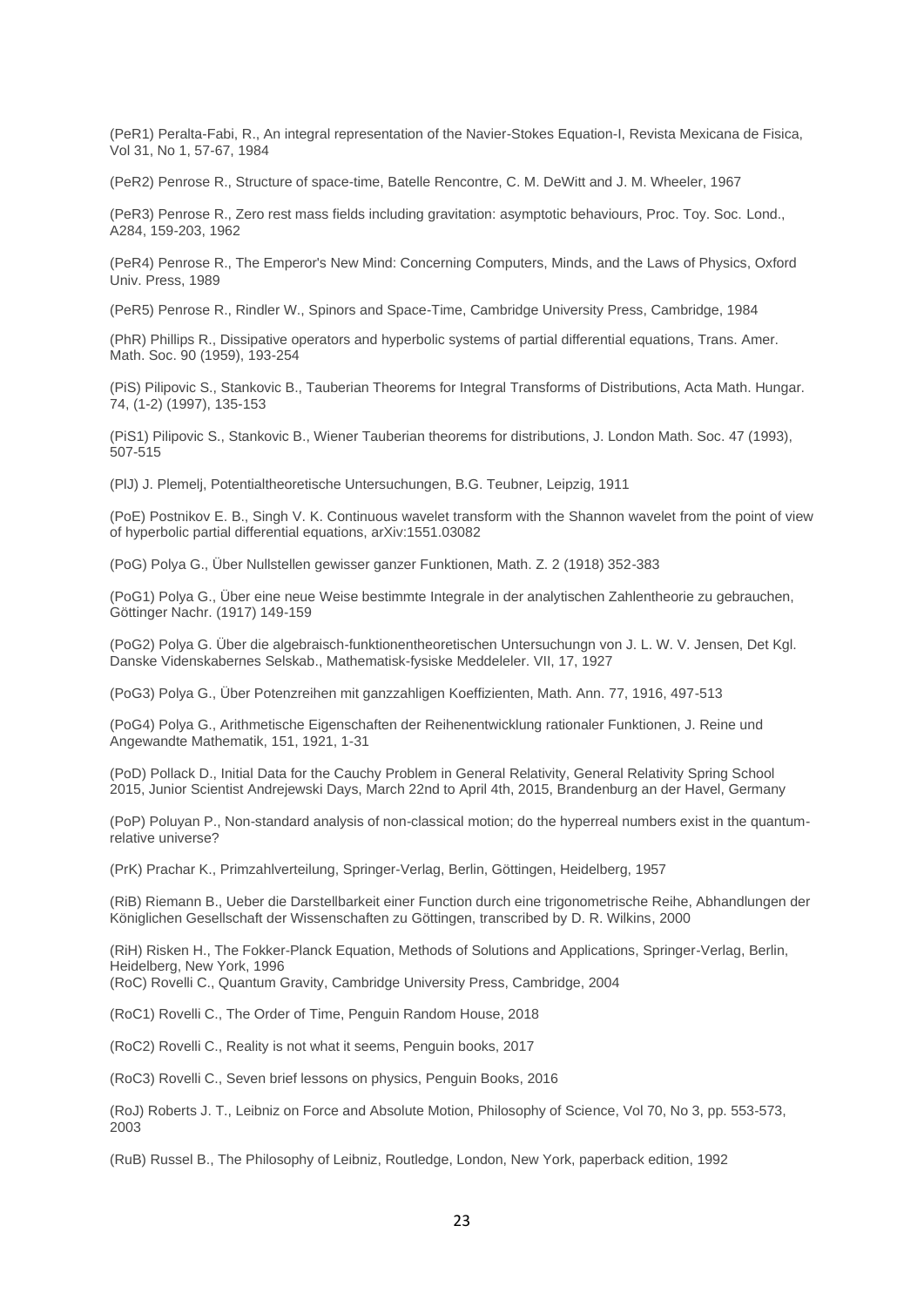(RuC) Runge C., Über eine Analogie der Cauchy-Riemannschen Differentialgleichungen in drei Dimensionen, Nach. v. d. Gesellschaft d. Wissenschaften zu Göttingen, Math-Phys. Klasse Vol 1992, 129-136, 1992

(RuM) Ruskai M. B., Werner E., Study of a Class of Regularizations of  $1/|x|$  using Gaussian Integrals, arXiv:math/990212v2

(RyG) Rybicki, G. B., Dawson's integral and the sampling theorem, Computers in Physics, 3, 85-87, 1989

(ScD) Sciama D. W., On The Origin of Inertia, Monthly Notices of the Royal Astronomical Society, Volume 113, Issue 1, 1953, pp. 34–42

(ScE) Schrödinger E., Statistical Thermodynamics, Dover Publications, Inc., New York, 1989

(ScE1) Schrödinger E., My View of the World, Ox Bow Press, Woodbridge, Connecticut, 1961

(ScE2) Schrödinger E., *What is Life?* and *Mind and Matter*, Cambridge University Press, Cambridge, 1967

(ScE3) Schrödinger E., Die Erfüllbarkeit der Relativitätsforderung in der klassischen Mechanik, Annalen der Physik, Vol. 382, 11, 1925, pp 325-336

(ScL) Scheffer L. K., Conventional Forces can Explain the Anomalous Acceleration of Pioneer 10, [gr-qc/0107092](https://arxiv.org/abs/gr-qc/0107092)

(ScP) Scott P., The Geometries of 3-Manifolds, Bull. London Math. Soc., 15 (1983), 401-487

(SeA) Sedletskii A. M., Asymptotics of the Zeros of Degenerated Hypergeometric Functions, Mathematical Notes, Vol. 82, No. 2, 229-237, 2007

(SeE) Seneta E., Regularly Varying Functions, Lecture Notes in Math., 508, Springer Verlag, Berlin, 1976

(SeH) Seifert H., Threlfall W., Variationsrechnung im Grossen, Chelsea Publishing Company, New York, 1951

(SeJ) Serrin J., Mathematical Principles of Classical Fluid Mechanics

(ShF) Shu F. H., Gas Dynamics, Vol II, University Science Books, Sausalito, California, 1992

(ShM) Scheel M. A., Thorne K. S., Geodynamics, The Nonlinear Dynamics of Curved Spacetime

(ShM1) Shimoji M., Complementary variational formulation of Maxwell s equations in power series form

(SiT) Sideris T., Formation of singularities in 3-D compressible fluids, Comm. Math. Phys., 101, 47-485, 1985

(SmL) Smolin L., Time reborn, Houghton Miflin Harcourt, New York, 2013

(SmL1) Smith L. P., Quantum Effects in the Interaction of Electrons With High Frequency Fields and the Transition to Classical Theory, Phys. Rev. 69 (1946) 195

(SoH) Sohr H., The Navier-Stokes Equations, An Elementary Functional Analytical Approach, Birkhäuser Verlag, Basel, Boston, Berlin, 2001

(StE) Stein E. M., Conjugate harmonic functions in several variables

(SoP) Sobolevskii P. E., On non-stationary equations of hydrodynamics for viscous fluid. Dokl. Akad. Nauk SSSR 128 (1959) 45-48 (in Russian)

(StE1) Stein E. M., Harmonic Analysis, Real-Variable Methods, Orthogonality, and Oscillatory Integrals, Princeton University Press, Princeton, New Jersey, 1993

(StR) Streater R. F., Wightman A. S. PCT, Spin & Statistics, and all that, W. A. Benjamin, Inc., New York, Amsterdam, 1964

(SuL) Susskind L., Friedman A., Special relativity and classical field theory, Basic Books, New York, 2017

(SzG) Szegö, G., Orthogonal Polynomials, American Mathematical Society, Providence, Rhode Island, 2003

(TaM) Tajmar M., de Mantos C. J., Coupling of Electromagnetism and Gravitation in the Weak Field Approximation, <https://arxiv.org/>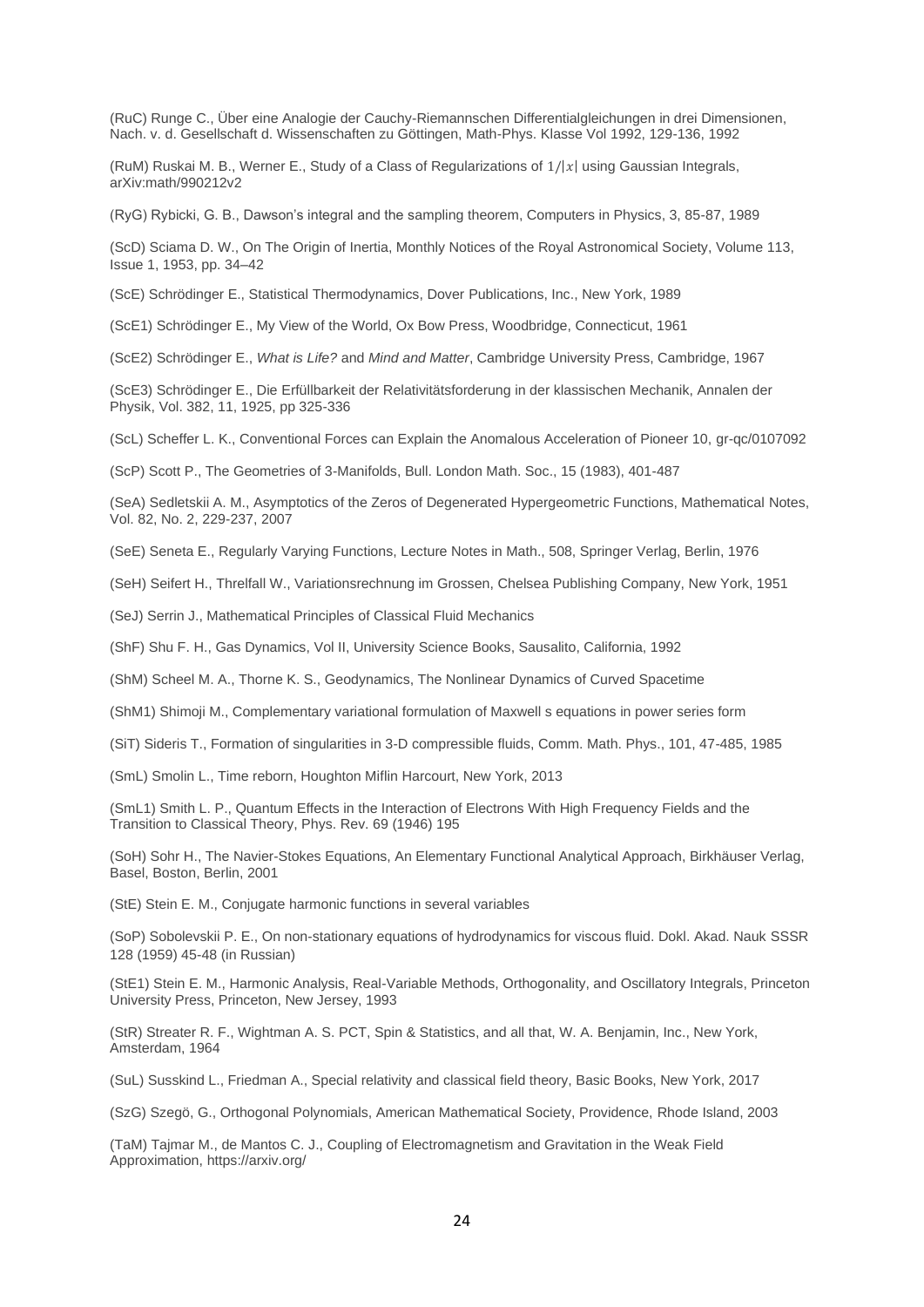(ThW) Thurston W. P., Three Dimensional Manifolds, Kleinian Groups and Hyperbolic Geometry, Bulletin American Mathmematical society, Vol 6, No 3, 1982

(TiE) Titchmarsh E. C., The theory of the Riemann Zeta-function, Clarendon Press, London, Oxford, 1986

(ToV) Toth V. T., Turyshev S. G., The Pioneer anomaly, seeking an explanation in newly recovered data, [gr](https://arxiv.org/abs/gr-qc/0603016)[qc/0603016](https://arxiv.org/abs/gr-qc/0603016)

(TrH) Treder H.-J., Singularitäten in der Allgemeinen Relativitätstheorie, Astron. Nachr. Bd. 301, H. 1, 9-12, 1980

(TsB) Al´Tsuler B. L., Integral form of the Einstein equations and a covariant formulation of the Mach´s principle, Soviet Physics Jetp, Vol. 24, No. 4, 1967

(UnA) Unzicker A., Einstein's Lost Key: How We Overlooked the Best Idea of the 20th Century, copyright 2015, Alexander Unzicker

(UnA1) Unzicker A., The Mathematical Reality, Why Space and Time are an Illusion, copyright 2020, Alexander Unzicker

(UnA2) Unzicker A., Jones S., Bankrupting Physics, How today's top scientists are gambling away their credibility, Palgrave Macmillan, 2013

(VaM) Vainberg M. M., Variational Methods for the Study of Nonlinear Operators, Holden-Day, Inc., San Francisco, London, Amsterdam, 1964

(VeG) Veneziano G., A simple/short introduction to pre-big-bang physics/cosmology, in "Erice 1997, Highlights of subnuclear physics" 364-380, talk given at conference: C97-08-26.2 p. 364-380

(VeW) Velte W., Direkte Methoden der Variationsrechnung, B. G. Teubner, Stuttgart, 1976

(ViI) Vinogradov I. M., The Method of Trigonometrical Sums in the Theory of Numbers, Dover Publications Inc., Minelola, New York 2004

(ViI1) Vinogradov, I. M., Representation of an odd number as the sum of three primes, Dokl. Akad. Nauk SSSR 15, 291-294 (1937)

(ViJ) Vindas J., Estrada R., A quick distributional way to the prime number theorem, Indag. Mathem., N.S. 20 (1) (2009) 159-165

(ViJ1) Vindas J., Local behavior of distributions and applications, Dissertation, Department of Mathematics, Louisiana State University, 2009

(ViJ2) Vindas J., Introduction to Tauberian theory, a distributional approach[, https://cage.ugent.be](https://cage.ugent.be/)

(ViM) Villarino M. B., Ramanujan's Harmonic Number Expansion Into Negative Powers of a Trangular Number, Journal of Inequalities in pure nd applied mathematics, Vol. 9, No. 3 (2008), Art. 89, 12 pp.

(VlV) Vladimirow V. S., Drozzinov Yu. N., Zavialov B. I., Tauberian Theorems for Generalized Functions, Kluwer Academic Publishers, Dordrecht, Boston, London, 1988

(WeD) Westra D. B., The Haar measure on SU(2), March 14, 2008

(WeH\*) Weyl H., Gravitation und Elektrizität, Sitzungsberichte Akademie der Wissenschaften Berlin, 1918, 465- 48.

(WeH) Weyl H., Space, Time, Matter, Cosimo Classics, New York, 2010

(WeH1) Weyl H., Matter, structure of the world, principle of action, in (WeH) §34 ff.

(WeH2) Weyl H., Was ist Materie? Verlag Julius Springer, Berlin, 1924

(WeH3) Weyl H., Philosophy of Mathematics and Natural Science, Princeton University Press, Princeton and Oxford, 2009

(WeH4) Weyl H., Über die Gleichverteilung von Zahlen mod. Eins, Math. Ann., 77, 1914, 313-352

(WeP) Werner P., Self-Adjoint Extension of the Laplace Operator with Respect to Electric and Magnetic Boundary Conditions, J. Math. Anal. Appl., 70, 1979, pp. 131-160